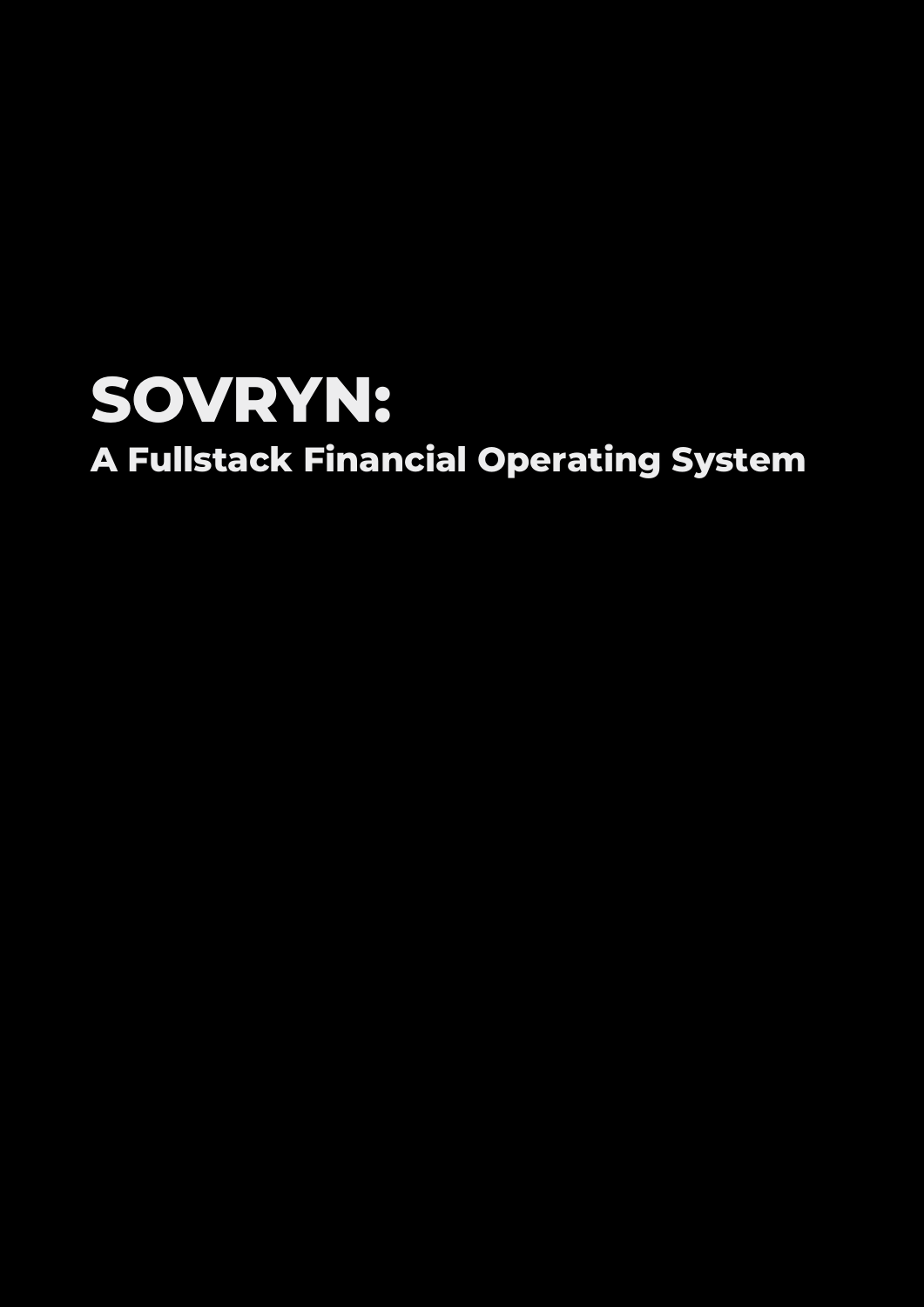## **DYOR**

Sovryn is an on-chain decentralized protocol deployed on a Bitcoin sidechain. The Sovryn protocol is controlled by its community and stakeholders. There is no single company, organization or individual that represents or controls the Sovryn protocol. While the Sovryn community is built on the principles of transparency, the Sovryn protocol's decentralized structure means that there is no single party that can be relied upon to provide you with accurate information. As a community member, user of the Sovryn protocol or stakeholder in the Sovryn protocol, you assume all responsibility for your actions and must rely solely on your own research.

This paper is for general information purposes only. It does not constitute investment advice or a recommendation or solicitation to buy or sell any investment and should not be used in the evaluation of the merits of making any investment decision. It should not be relied upon for accounting, legal or tax advice or investment recommendations.

The opinions reflected herein are subject to change without being updated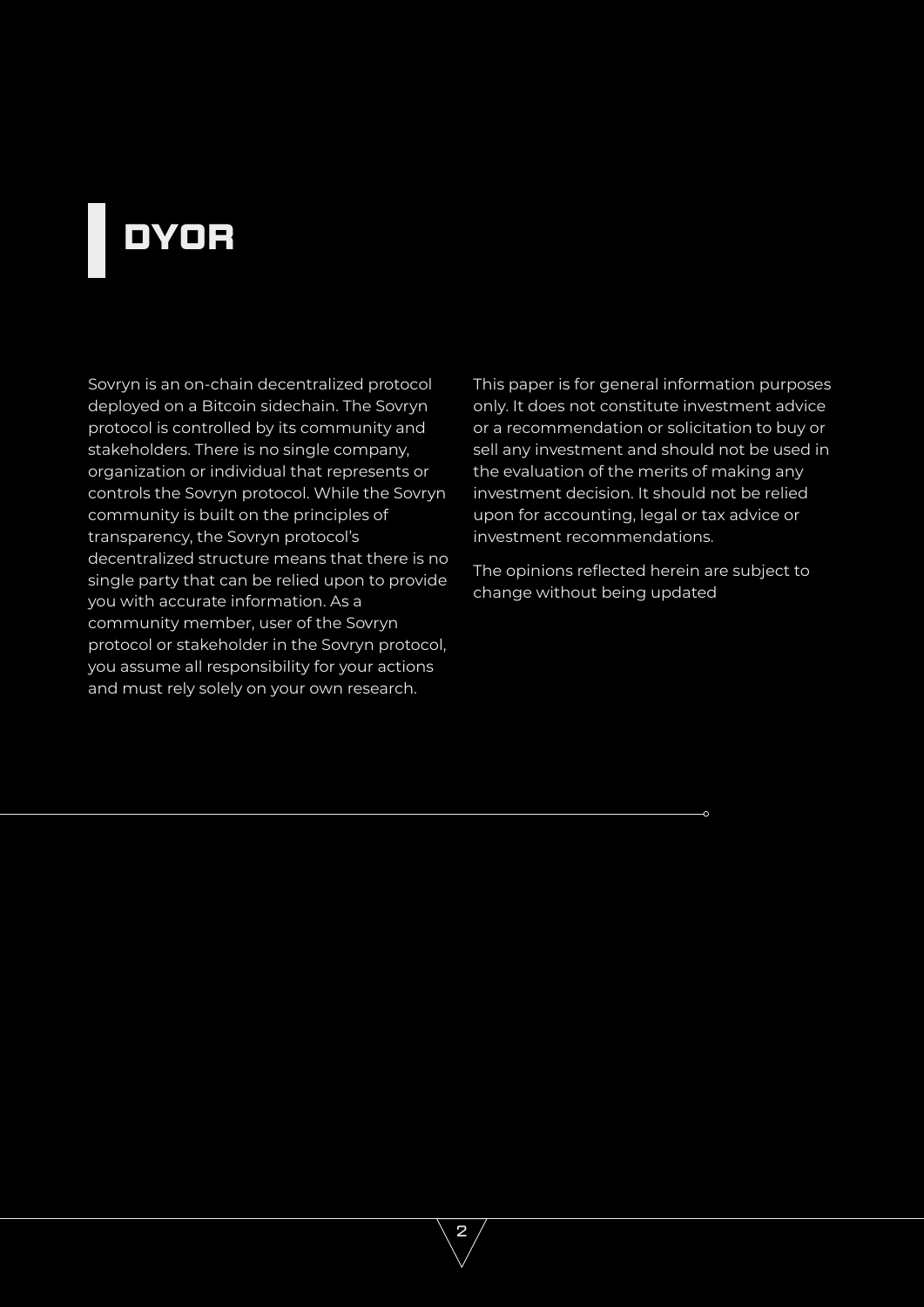## **CONTENTS**

| $\bigodot$    | <b>The Sovryn Mission</b>                                                                                                                                                                  | 4        |
|---------------|--------------------------------------------------------------------------------------------------------------------------------------------------------------------------------------------|----------|
| $\mathbf O$   | The Next Step in Bitcoin's Evolution                                                                                                                                                       | 5        |
| $\bf \hat{Q}$ | <b>Building a Fullstack Financial Operating System</b>                                                                                                                                     | 8        |
| Ô             | <b>How Does Sovryn Work?</b>                                                                                                                                                               | 10       |
|               | Smart Contracts Secured by Bitcoin Merged Mining<br>Scalable and Trustless Off-chain Computation<br>Trustless Bridges to other Blockchains<br>A Trustless Bitcoin Bridge                   |          |
| O             | <b>The Urgent Need for Sovryn</b>                                                                                                                                                          | 13       |
|               | <b>Financialization of Bitcoin</b><br><b>Regulatory Attention</b><br>Rise of DeFi<br><b>Ethereum Scalability</b>                                                                           |          |
| O             | <b>Next-Gen DeFi: Vertical Integration</b>                                                                                                                                                 | 15       |
| ô             | Roadmap                                                                                                                                                                                    | 17       |
|               | <b>Cub Release</b><br><b>Badger Release</b><br><b>Stoeffel Release</b><br>Peer Release<br><b>Citadel Release</b>                                                                           |          |
| Ô             | <b>Bitocracy: Herding Sovryn Cats</b>                                                                                                                                                      | 19       |
|               | <b>SOV Token: Uses and Economics</b><br>SOV is Not an Altcoin<br>SOV is a Stake in Sovryn's Future<br>SOV Balances Risks and Rewards<br>SOV is Self-Balancing<br><b>Initial Allocation</b> | 21<br>23 |
| O             | <b>Summary</b>                                                                                                                                                                             | 26       |
|               |                                                                                                                                                                                            |          |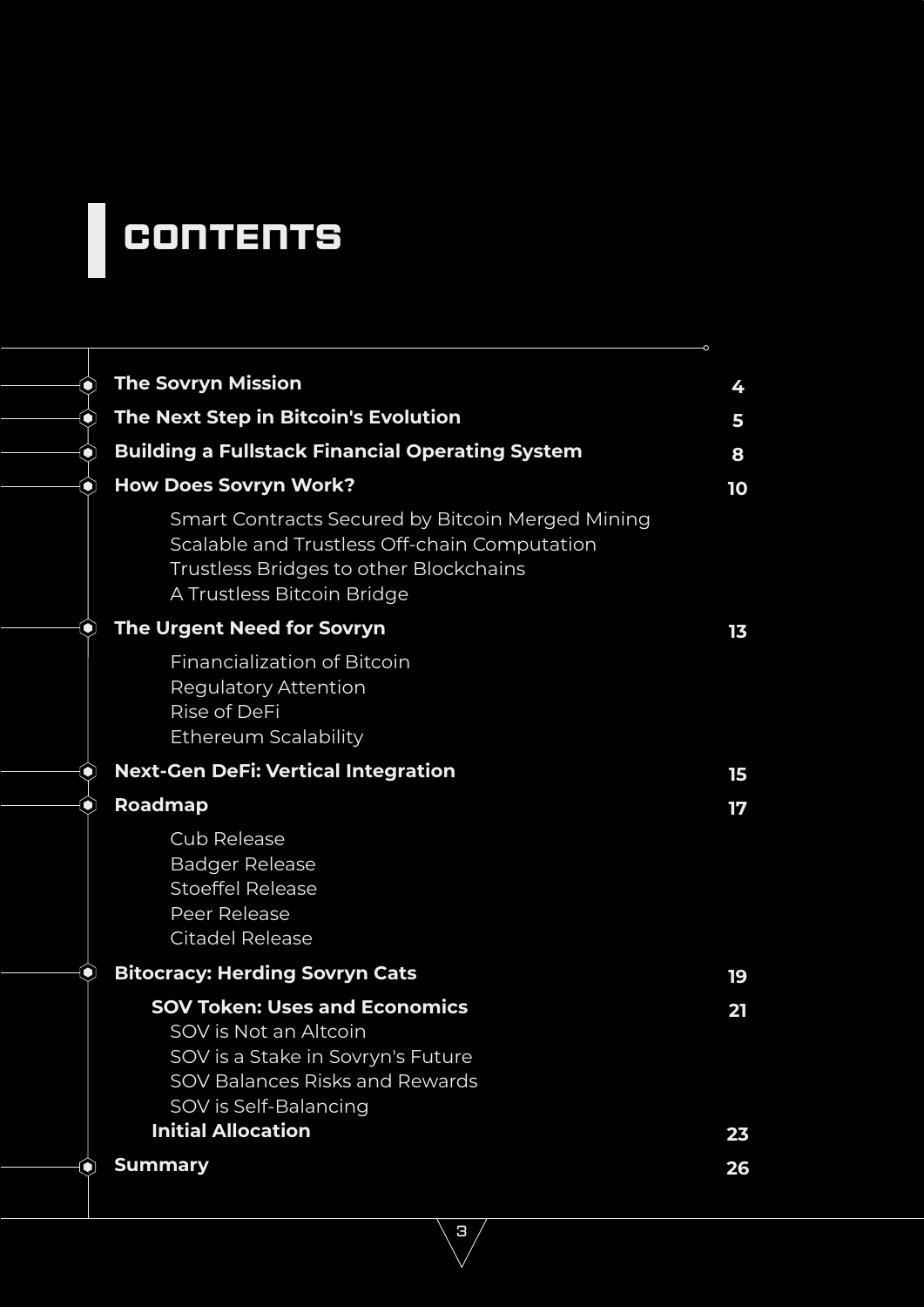# <span id="page-3-0"></span>**THE SOVRYN MISSION**

We can win a major battle in the arms race and gain a new territory of freedom - Satoshi Nakamoto

#### Sovryn is creating an open, fair, and transparent financial system for the world.

Bitcoin empowers individuals with monetary self-sovereignty by providing a decentralized and censorship-resistant form of digital cash for anyone to hold and control. Holders of Bitcoin know their money is a sovereign entity, in and of itself. But when Bitcoiners enter the current arena of financial applications for managing their digital wealth, the level of self-sovereignty is degraded. Sovryn enables people to expand upon the monetary freedom afforded by Bitcoin to achieve complete financial self-sovereignty.

Today, the financial services infrastructure built around Bitcoin consists mainly of centralized platforms like exchanges, lending platforms, and financial institutions. With centralized services, users must give up their sovereignty - their control, their keys, and their coins - to make financial use of their Bitcoin. Sovryn will provide a decentralized alternative that is true to the spirit, goals, and properties of Bitcoin. Additionally, Sovryn will allow users to protect their right to financial privacy and self-custody.

**The Sovryn protocol will help us all win the next major battle by making the world of finance the newest territory for sovereign individuals.**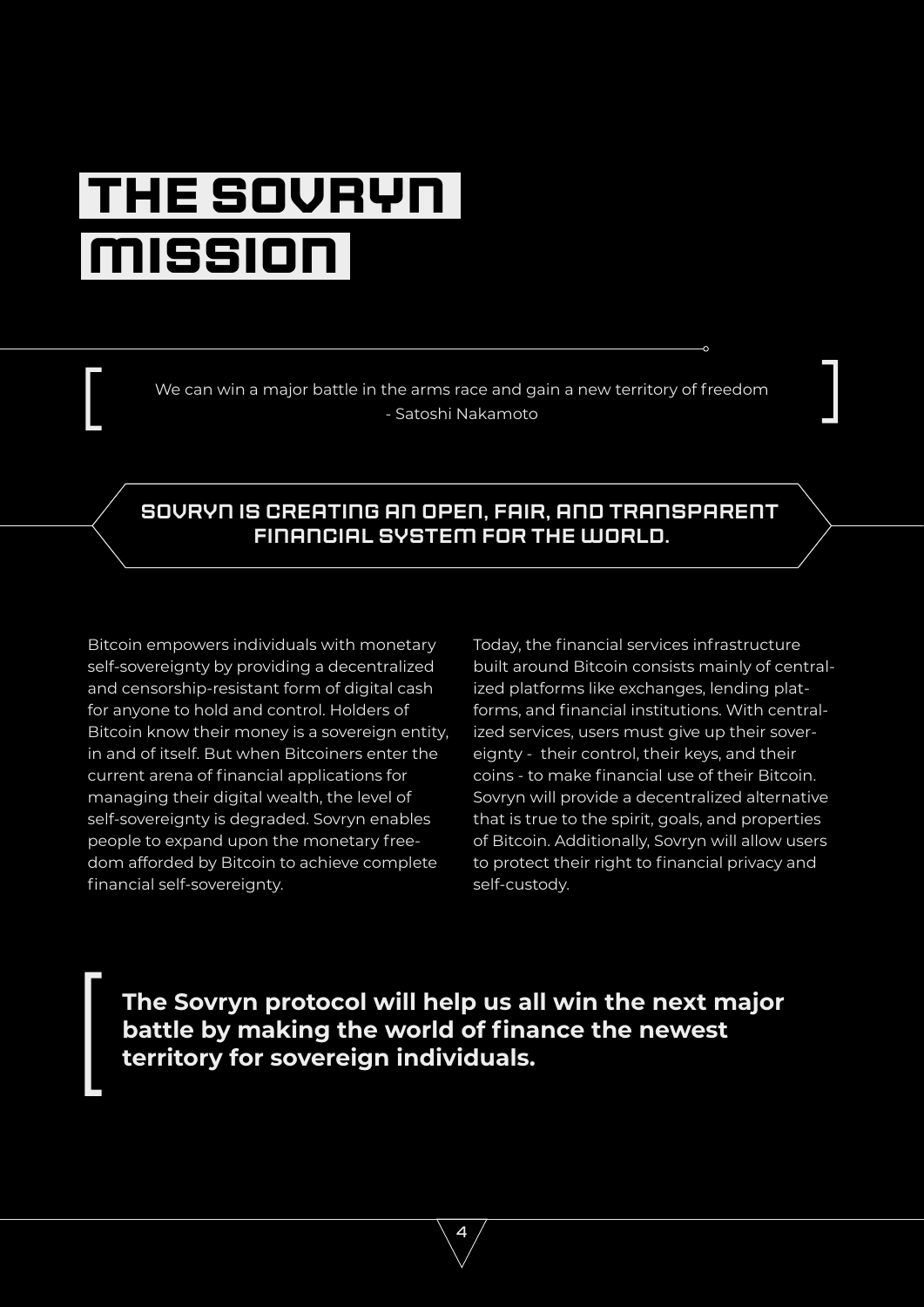# <span id="page-4-0"></span>**The Next Step in Bitcoin's Evolution**

Bitcoin created a corruption-resistant, permisionless monetary system. This is a magnificent achievement, yet much more is possible: Bitcoin has the power to be the reserve currency for a new global economy an open, incorruptible economy built on Bitcoin's permissionless principles.

However, there is a missing piece that we must build before Bitcoin and the entire crypto-economy can reach its full potential. We must extend the permissionless logic of Bitcoin to finance. We must build a free and uncensorable financial layer around Bitcoin.

Sovryn is building this missing piece by creating the permissionless financial layer for Bitcoin, thereby extending Bitcoin's properties into the financial sphere.

Since the Bitcoin economy is predominantly reliant on centralized financial services, HODLers wanting to use their Bitcoin find themselves giving up their sovereignty, their keys, their data, and their control to exchanges and lending platforms. In other words, today, Bitcoin is permissionless until you want to use it. Sovryn solves this problem.





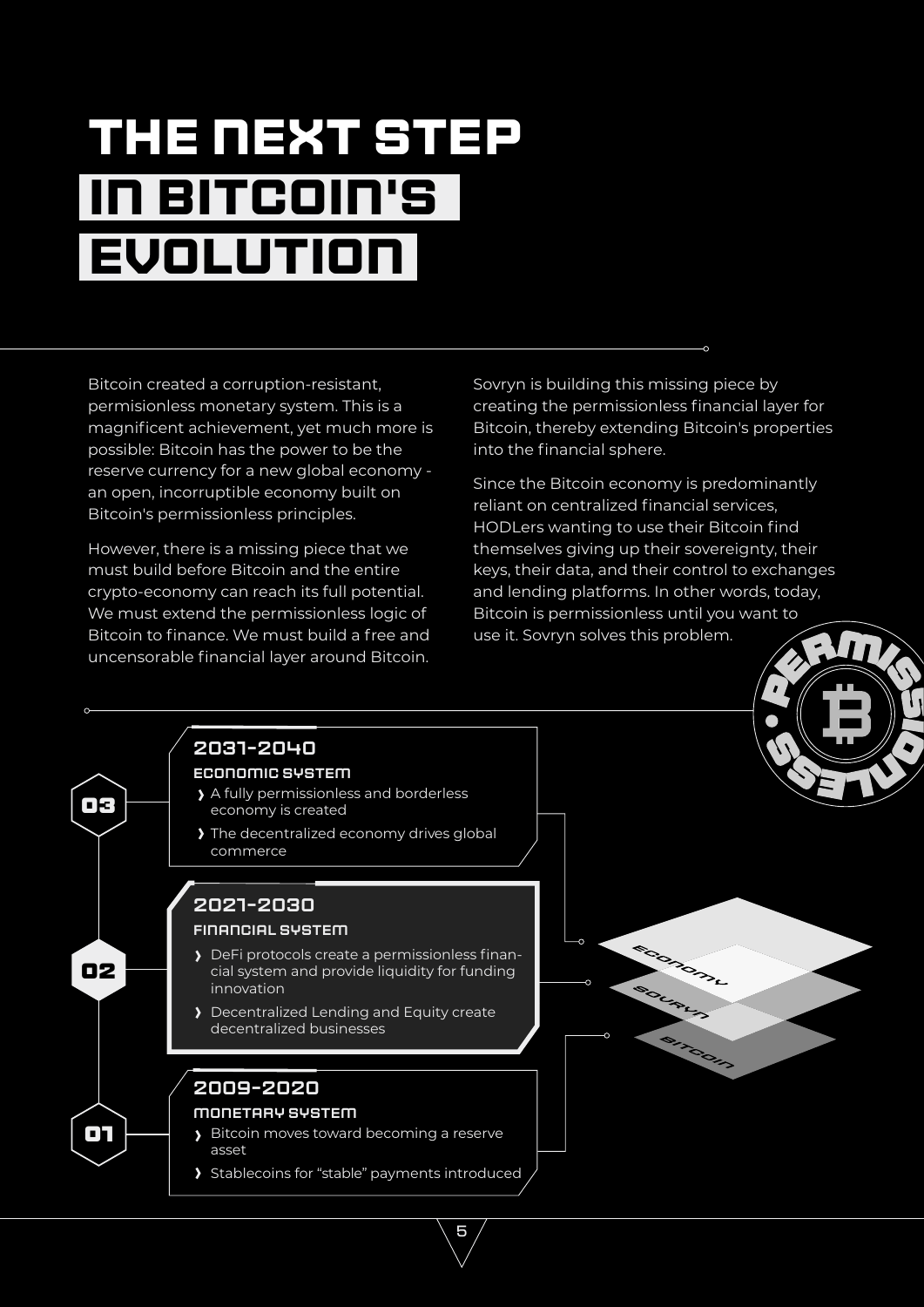### **THE SOVRYN PROTOCOL**

**Provides the infrastructure for a Bitcoinnative DeFi (Decentralized Finance) layer that is strongly integrated with Ethereum and other crypto-assets and chains. The protocol is already providing Bitcoin-class financial tools, with many more in development:**

#### **trade, lend, and leverage Bitcoin**

Sovryn now provides the tools to trade, lend, and leverage Bitcoin and other assets in a permissionless manner and within a system secured by the Bitcoin Blockchain. A trading interface uniquely designed for Bitcoinnative DeFi is available with zero transaction limits and multiple trading assets.

# **1 2**

#### **EVM-compatible smart Contracts**

Soon, the protocol will add the ability for anyone to build EVM-compatible smart contracts that are secured by Bitcoin PoW. This will ensure that the vibrant Ethereum development community has a bridge to Bitcoin's layer-2 financial infrastructure.



#### **everyday payments**

Users will be able to easily transmit the value of their Bitcoin for everyday payments through Bitcoin-backed stablecoins, without having to sell their Bitcoin or submit to KYC. Instead of parting ways with their Bitcoin holdings, users can put it to use as collateral to back the stablecoin they use for everyday transactions.



6

#### **Privacy**

Sovryn will enhance Bitcoin privacy with zk-proof shielded transactions. This technology employs a type of cryptography that allows information to be verified according to a Blockchain's consensus rules without revealing any data about the two parties in a transaction.

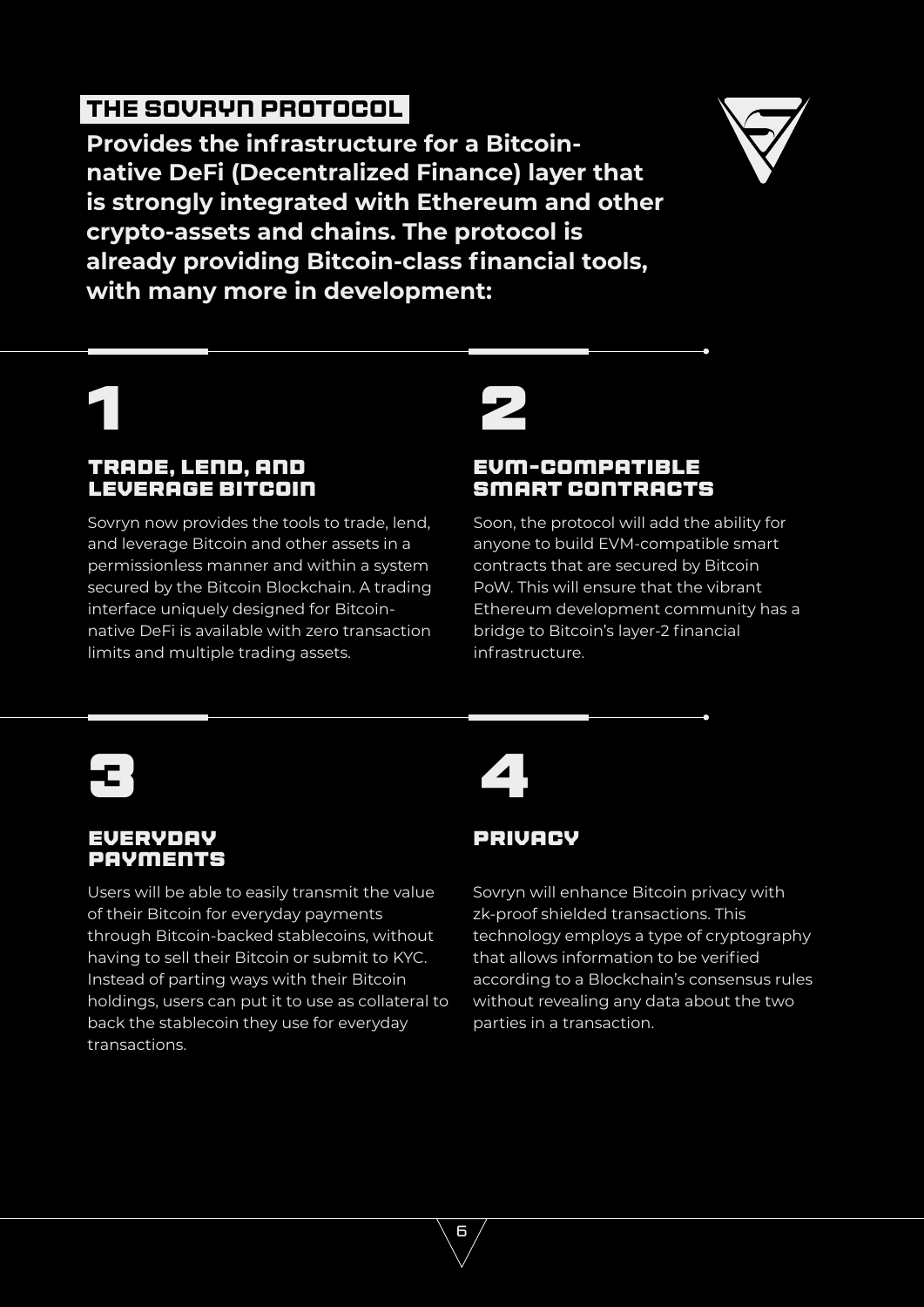## **USE CASES FOR BITCOIN DEFI ON SOVRYN**



7

All of this and much more is possible at just a fraction of the transaction fees of Ethereum and is infinitely upgradable and scalable.

Most importantly, Sovryn achieves all this without requiring any changes to Bitcoin's code. Bitcoin is a vital financial asset owned collectively by all its participants, and indeed all of humanity.

Any change to Bitcoin's code introduces risks and therefore few changes are ever introduced. Sovryn provides Bitcoin with a path to continued growth, enhanced decentralization, and greater censorship-resistance, without requiring disruptive changes.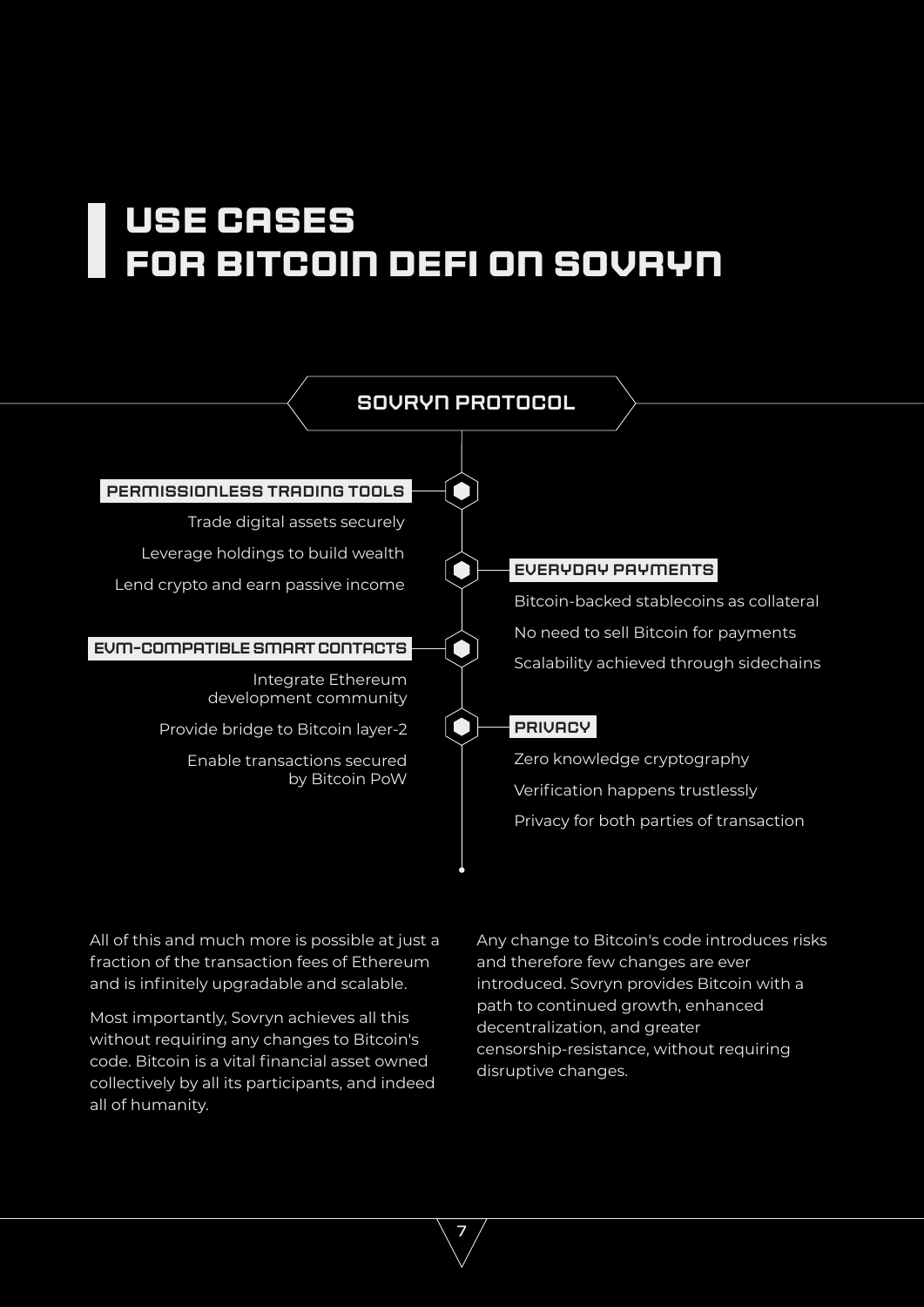## <span id="page-7-0"></span>**Building a Fullstack Financial Operating System**

#### **There are only a few basic "primitives" or essential building blocks for finance:**



On the basis of these primitives, the entire financial world of trading, leverage, futures, options and derivatives is created. The world of software with its infinite scalability tends to create only a few major operating systems for each vertical:

Computer OS - Windows, Macintosh, Linux Social OS - Facebook, Twitter, Reddit Commerce OS - Amazon, Shopify, eBay Travel OS - AirBnB, Expedia, Booking.com

Finance is an industry that is completely executed in software. Yet, with thousands of financial institutions, there are very few examples of financial operating systems (OS). Why? The reason is that financial regulations have limited the scalability of financial systems and protected the incumbent institutions from competition. SWIFT is an exception that proves the rule. It is a global OS for payments - however only international payments because the market it serves is between borders and therefore not restricted



by the regulations of each individual country. Perhaps these regulations make sense. Nobody would want a company to become as dominant in finance as Google is in search.

The fact remains that 97% of the world's servers (the cloud infrastructure that runs the internet and stores the world's private data) run Linux. But this is never a source for alarm because Linux is open source technology and isn't controlled by one company or set of interests.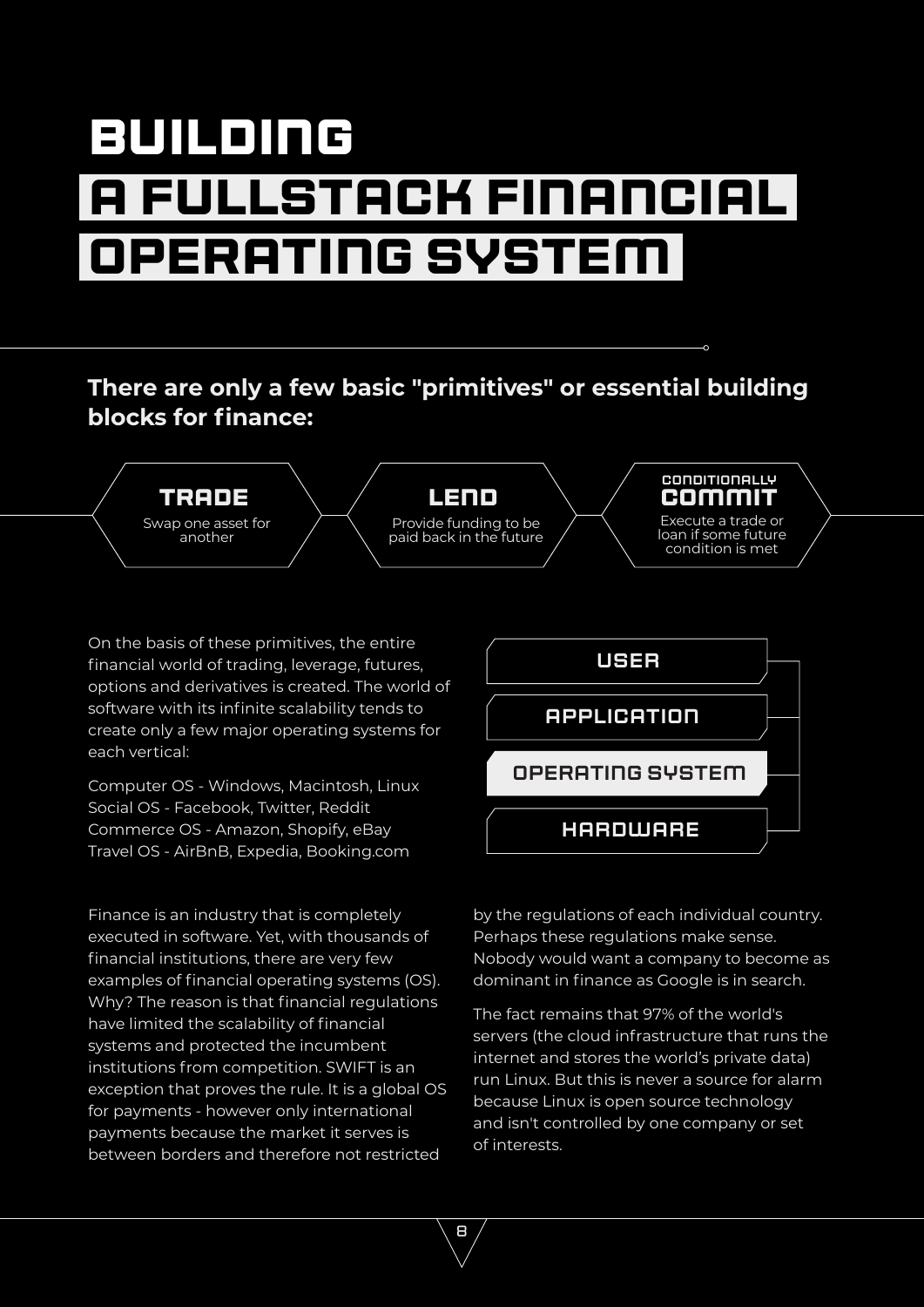**Sovryn is a Fullstack Financial OS to provide the entire world with a transparent, open, and incorruptible financial solution. It is decentralized, borderless, and able to operate at global scale.**

Like Macintosh, Sovryn bundles the basic operating system with the key applications that users require. Dapps already built on Sovryn include token swaps, leveraged trading, collateralized lending, uncollateralized lending, and bridging to Ethereum. But unlike Apple, Sovryn has a community governance system, enforced by the blockchain.

In the near future, products such as Bitcoin-backed stablecoins and perpetual futures swaps will be added.

As with Apple products, a tight integration creates an easy and intuitive user experience that "just works". With Linux, any developer can build additional applications that they might think are missing, or contribute directly to core protocol development.

By leveraging the existing financial primitives in Sovryn within an open source blockchain-compatible operating system, complex financial innovations can be built swiftly and securely by anyone.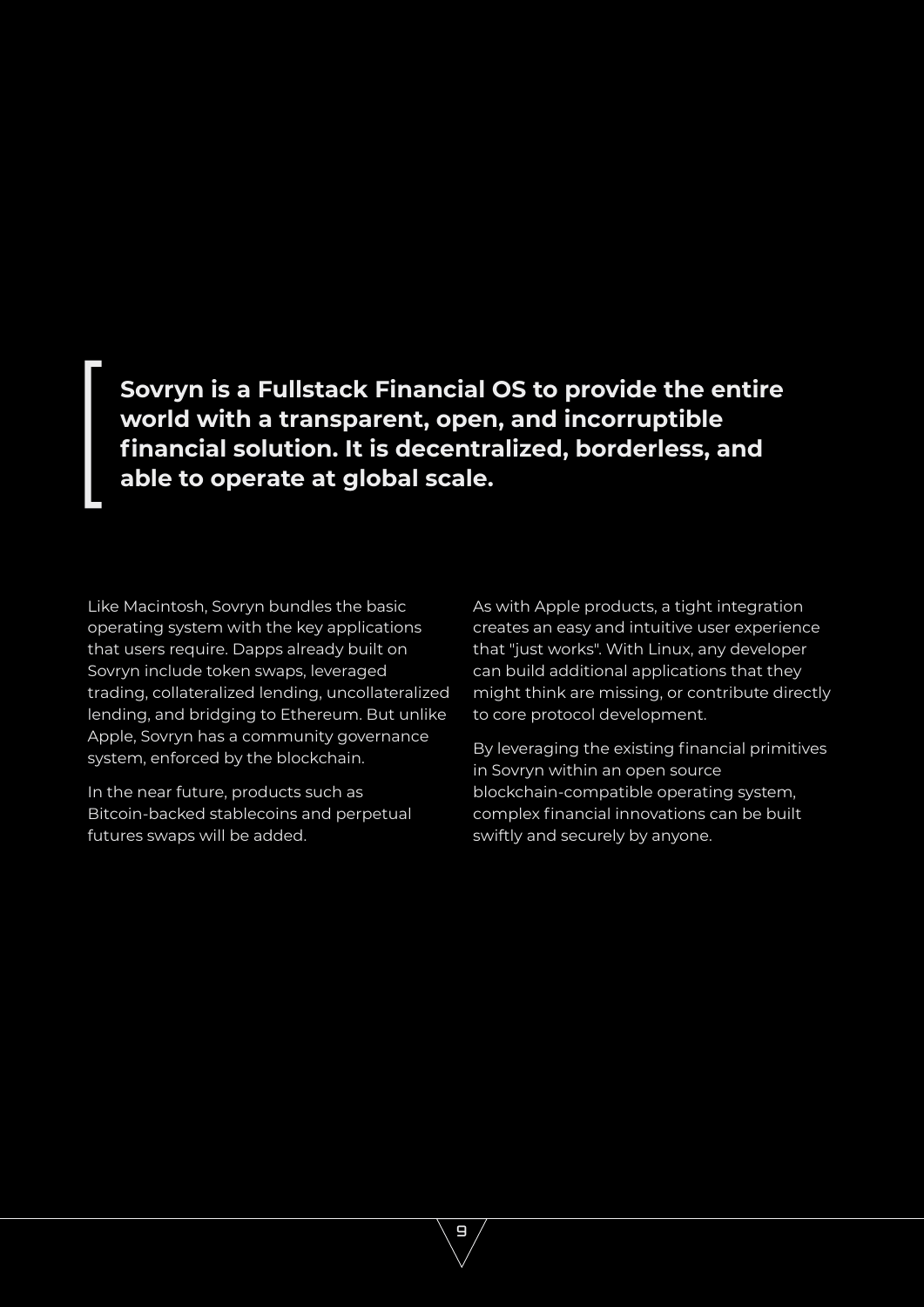## <span id="page-9-0"></span>**how does sovryn work?**

**Until recently, the technology for building an open source, fullstack financial OS like Sovryn did not exist. But now, the primary tools for constructing a full suite of decentralized financial applications on Sovryn are becoming available. The primary technological components required include:**



Thanks to advances in cryptography and the extensive work done in the Bitcoin and Ethereum communities as well as the larger crypto community, all these technologies are now available and improving rapidly.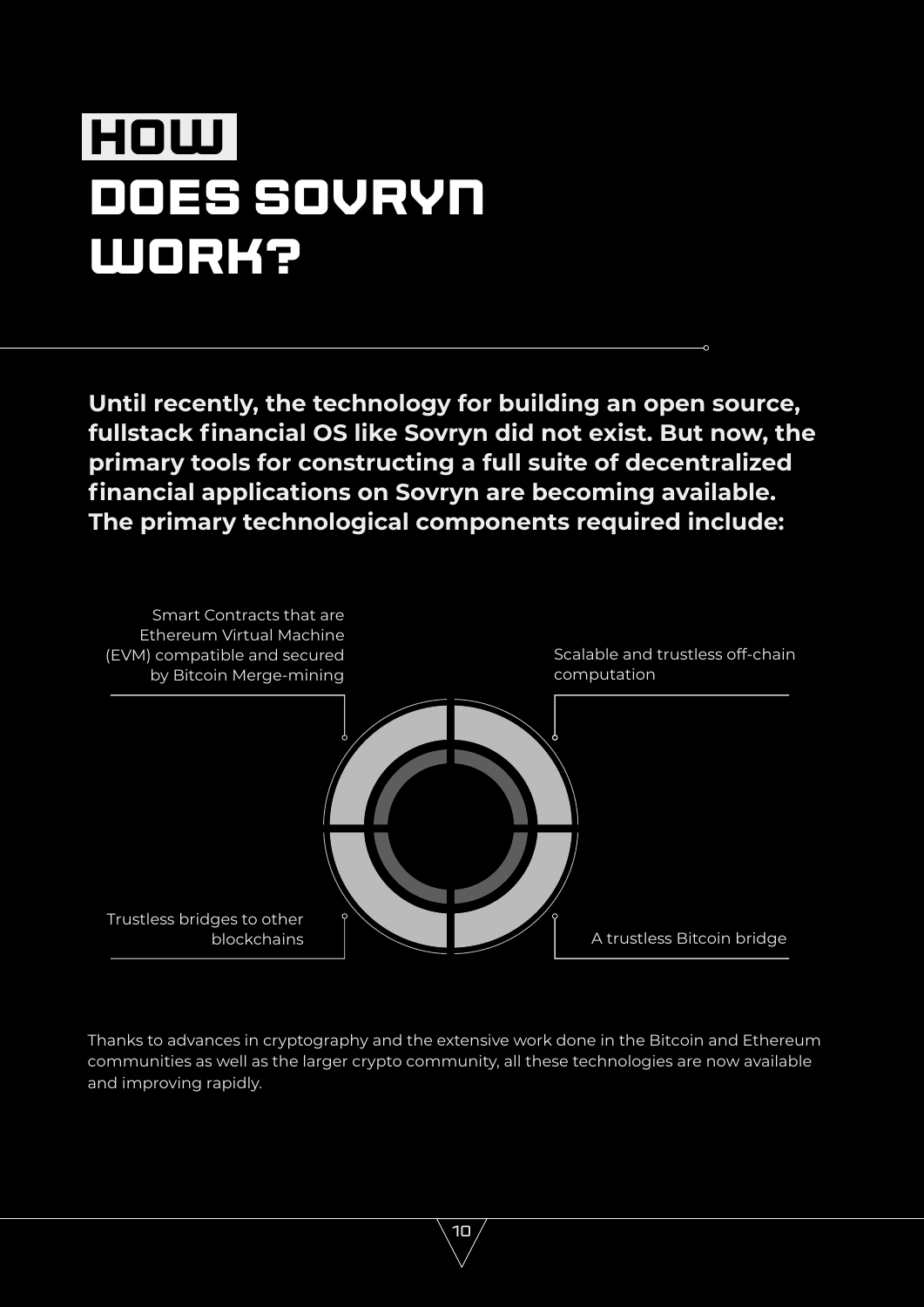#### <span id="page-10-0"></span>SMART CONTRACTS SECURED BY BITCOIN MERGED MINING

Due to the work of Sergio Lerner and others at the Rootstock project, there is now a highly reliable set of tools for securing smart contracts with Bitcoin Proof-of-Work through merge-mining. What is more, fully EVM-compatible smart contracts can be constructed, allowing developers to use the full, rich set of developer tools built by the Ethereum community.

The Sovryn smart contracts have been built using Solidity. However, unlike smart contracts deployed to Ethereum, these smart contracts are secured by Bitcoin Proof of Work, providing three powerful advantages:

- > The security assurances of the most secure, trusted Blockchain
- Much lower gas fees
- If The ability to pay for transactions in Bitcoin

#### **What is Merged Mining?**

**Merged mining is the process of mining two or more chains at once. Miners may use their computational power for mining blocks on multiple Proof of Work (PoW) blockchains at the same time. The primary chain is the "parent chain". The secondary chain, the "child chain", essentially inherits some of the security characteristics of the parent. Merged mining may also be referred to as Auxiliary Proof of Work (AuxPoW).**

#### SCALABLE AND TRUSTLESS OFF-CHAIN COMPUTATION

Ethereum has proven two things. First, smart contracts are extremely powerful and useful. Second, smart contracts are computationallyintensive and require off-chain scaling. The Ethereum community has realized this and has developed "rollup" technology that allows computation to be performed off-chain, but then rolled-up to the blockchain.

Like with other layer-2 scaling technologies (like lightning network), this allows for users and smart contracts to transact off-chain while still having security assurances provided by the blockchain.

Sovryn will soon migrate its smart contract to a rollup, allowing for near infinite scale, upgradability, and even lower transaction fees.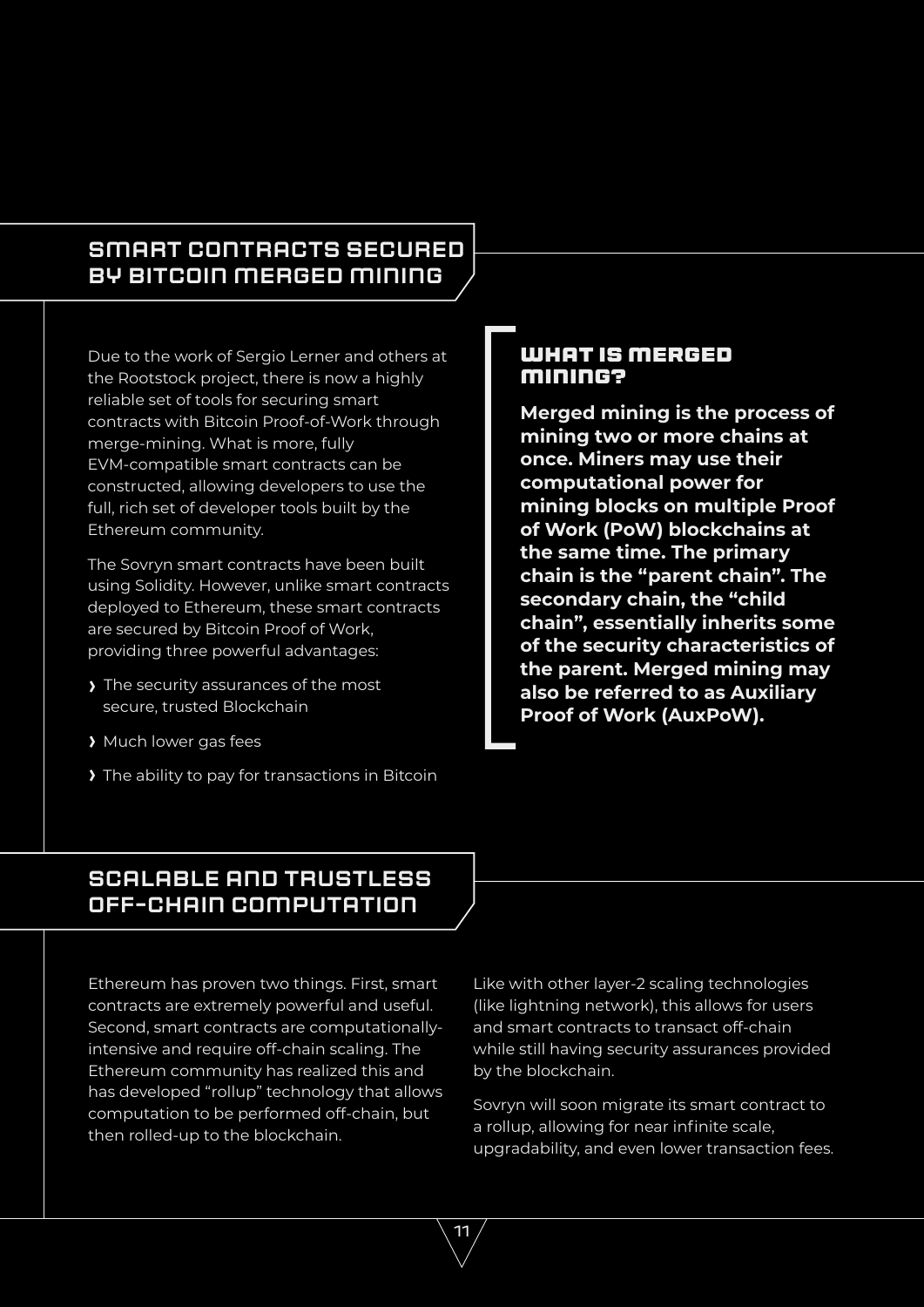#### <span id="page-11-0"></span>TRUSTLESS BRIDGES TO OTHER BLOCHCHAINS

Trustless bridges that allow interoperability between different blockchains has long been a sought-after goal. However, trustless bridges require the ability to share proofs between chains, which is a complex and highly computationally intense challenge. Finally, zero knowledge (ZK) proofs provide a path to seamless, low friction proof sharing between chains. However, they remain too computationally expensive to be practical on layer-1 chains like Ethereum. By allowing the proofs to be generated offchain with rollup technology, this problem can finally be overcome.

After migrating to a rollup, Sovryn will deploy a trustless bridge to Ethereum, which will allow for the quick, secure, and user-friendly transfer of tokens and data between Sovryn and the Ethereum DeFi ecosystem. Bridges of this kind can also be built to other chains that have valuable activity or tokens, allowing all assets to be traded and transacted on Sovryn. This will also allow Sovryn to provide Bitcoin interoperability to all these other chains and to the entire DeFi ecosystem.

#### A TRUSTLESS BITCOIN BRIDGE

One of the greatest challenges in extending Bitcoin's capabilities has been the difficulty in bridging Bitcoin trustlessly to other chains or layer-2 systems. In recent years, advances in threshold technology have allowed for the creation of the first true trustless bridge: TBTC. TBTC-type technology is powerful but requires overcollateralization of assets by stakers to remain trustless. This can make the system expensive for users.

Additionally, threshold signature schemes are complex, making the bridge complex and slow for users. This is changing however.

12

The introduction of taproot to Bitcoin as well as optimizations of the signatory schemes will soon allow faster, cheaper, smoother, bridge transactions, with only a fraction of the required collateralization.

Sovryn is deploying a threshold scheme Bitcoin bridge - and will be the only one that is secured by Bitcoin PoW. Also constructed by Sovryn is the FastBTC relay, which allows users to bridge their Bitcoin seamlessly from any Bitcoin wallet. This system will continue to improve as the technology matures and is optimized.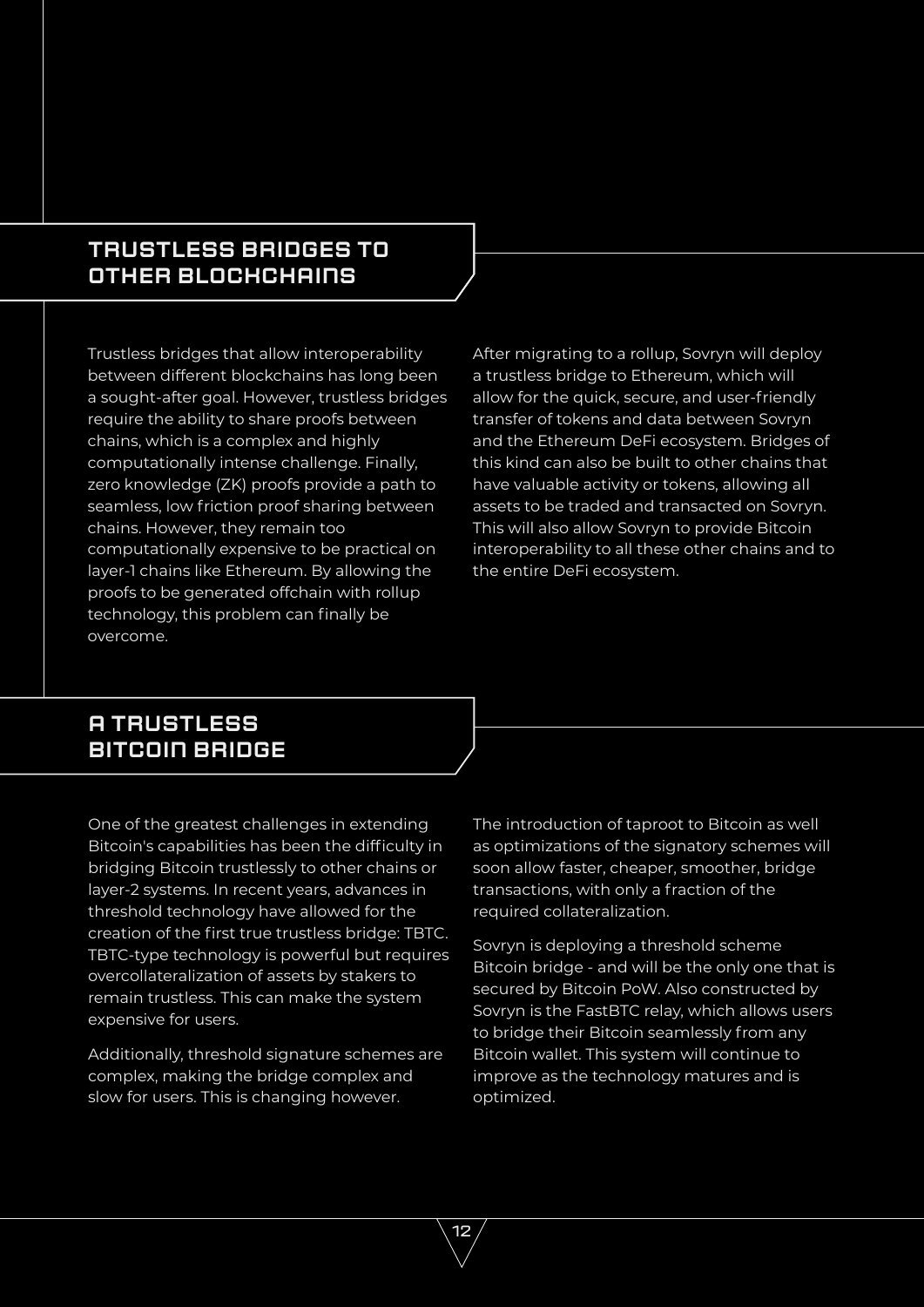# <span id="page-12-0"></span>**The Urgent Need for Sovryn**

**Four major trends have developed over the last few years to create a perfect storm of urgent need for a system like Sovryn.** 



### **o1 Financialization of Bitcoin**

As it enters its second decade, Bitcoin has managed to establish itself as a true reserve asset that can attract global investors and institutional investment. While this is an important step in the maturation of Bitcoin towards becoming the global reserve currency, it also introduces new risks. The financial institutions that are becoming major stakeholders in the Bitcoin economy are of the old financial system. Permissionless decentralization is largely a foreign concept to them.

The financialization of Bitcoin is an inevitable and necessary step towards Bitcoin emerging as a global reserve asset. However, the shape this financialization will take is up for grabs and will be determined over the coming years. Will users continue to find themselves forced to use centralized services that are increasingly indistinguishable from traditional finance? Or will we create the tools that extend Bitcoin's censorship-resistant properties to the financial sphere?



### **o2 Regulatory Attention**

13

Until now, Bitcoin has not been viewed as a serious threat to the status quo by governments and their regulatory bodies. Now, due to the increased adoption of Bitcoin and stablecoins by individuals, technology companies like Facebook, and institutions, this view is changing.

Over the last few months we have seen increased regulatory scrutiny. Facebook, Tether, and BitMex are a few examples of regulatory attempts to bring the world of crypto to heel. Most recently, we have seen new and aggressive efforts to introduce the 'travel rule' to crypto to curtail and limit the use of self-custody and wallets. All this while multiple, high level entities within the US government have been experiencing [external hacks. O](https://www.reuters.com/article/us-global-cyber-usa/u-s-cyber-agency-says-solarwinds-hackers-are-impacting-state-local-governments-idUSKBN28Y09L)nly truly decentralized DeFi, which leaves traditional finance and all its weaknesses behind, can provide users the self-custody, privacy, and self-sovereignty they desire. As regulation becomes more burdensome, the desire for true Bitcoin DeFi will grow.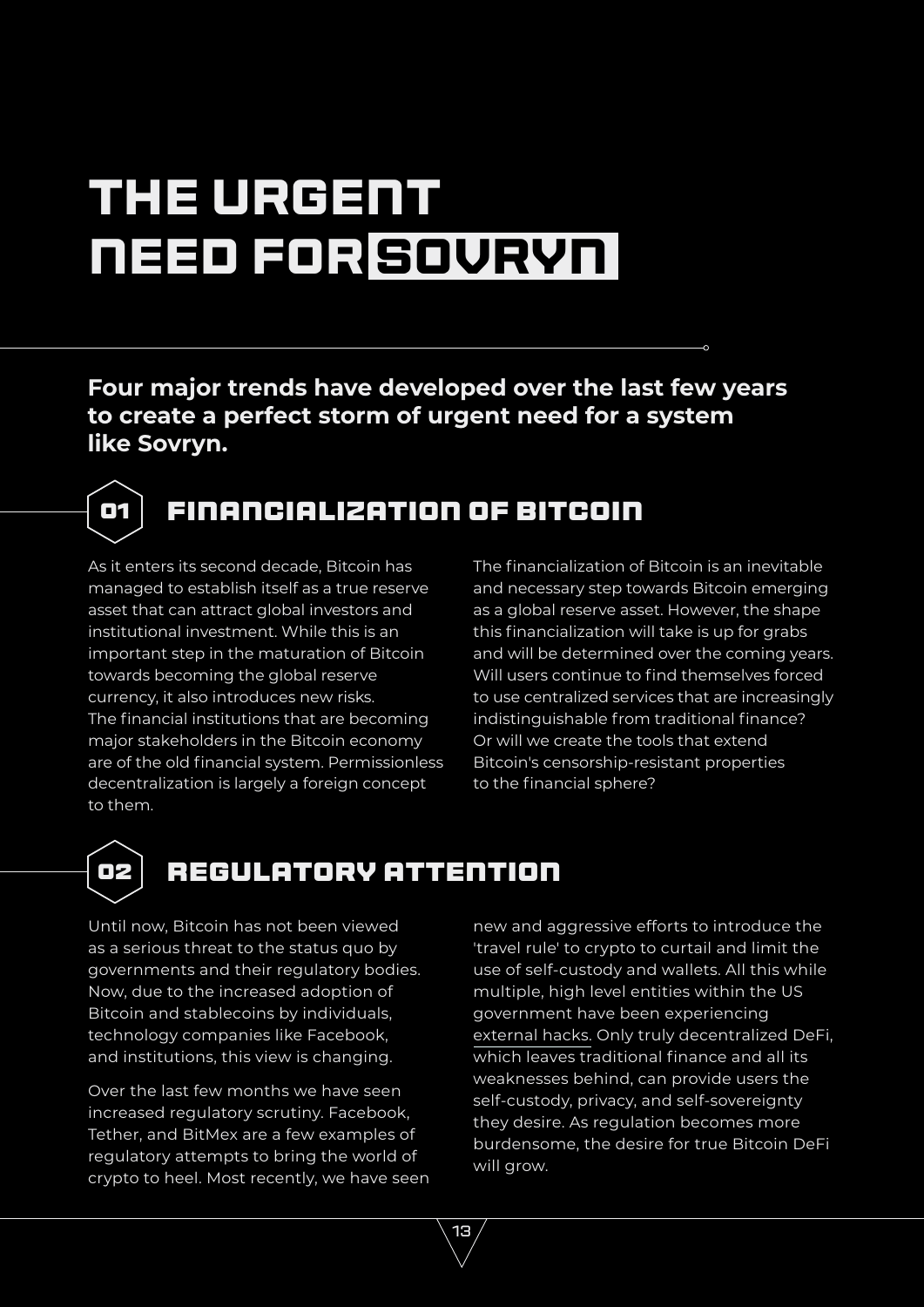<span id="page-13-0"></span>

The crypto-community has leapt into DeFi, making it the fastest growing sector of the economy. However, the biggest, most important asset, Bitcoin, has been largely absent from the shift to DeFi. This is despite the fact that the Bitcoin holders are among the most interested in decentralized services of any community. The reason has not been a lack of desire; it has been a lack of appropriate opportunity.

Most so-called DeFi projects offer only limited decentralization. The primary methods for bridging BTC to Ethereum are centralized (WBTC, RenBTC). As a result, the options for Bitcoin DeFi have been unsatisfactory. Pair this with the extremely high fees on Ethereum and it's no wonder that only 0.6% of BTC supply has been deployed in this way.



### **o4 Ethereum Scalability**

14

Ethereum has exceeded its current carrying capacity. Transaction fees for DeFi sometimes exceed \$100 per transaction. Ethereum, which has a culture of hyper-inclusivity, has become instead the most exclusive blockchain, providing lopsided advantages to its wealthiest users.

This situation will not last, change is around the corner. Layer-2 scaling (rollups and bridging) will provide new scalability and more inclusive fees. This is both a challenge and an opportunity. The shape of the DeFi ecosystem is going to change.

Layer-2 projects like Sovryn provide a solution. In the medium term this will dismantle part of the easy interoperability and composability (though high in cost) that DeFi projects currently enjoy.

Sovryn not only provides the infrastructure to bring Bitcoin fully into DeFi, it also provides a fully integrated DeFi stack, designed from the ground up for layer-2 scalability. With Apple-like composability, Sovryn becomes the central impetus for the creation of compatible, self-sovereign DeFi products, today and tomorrow.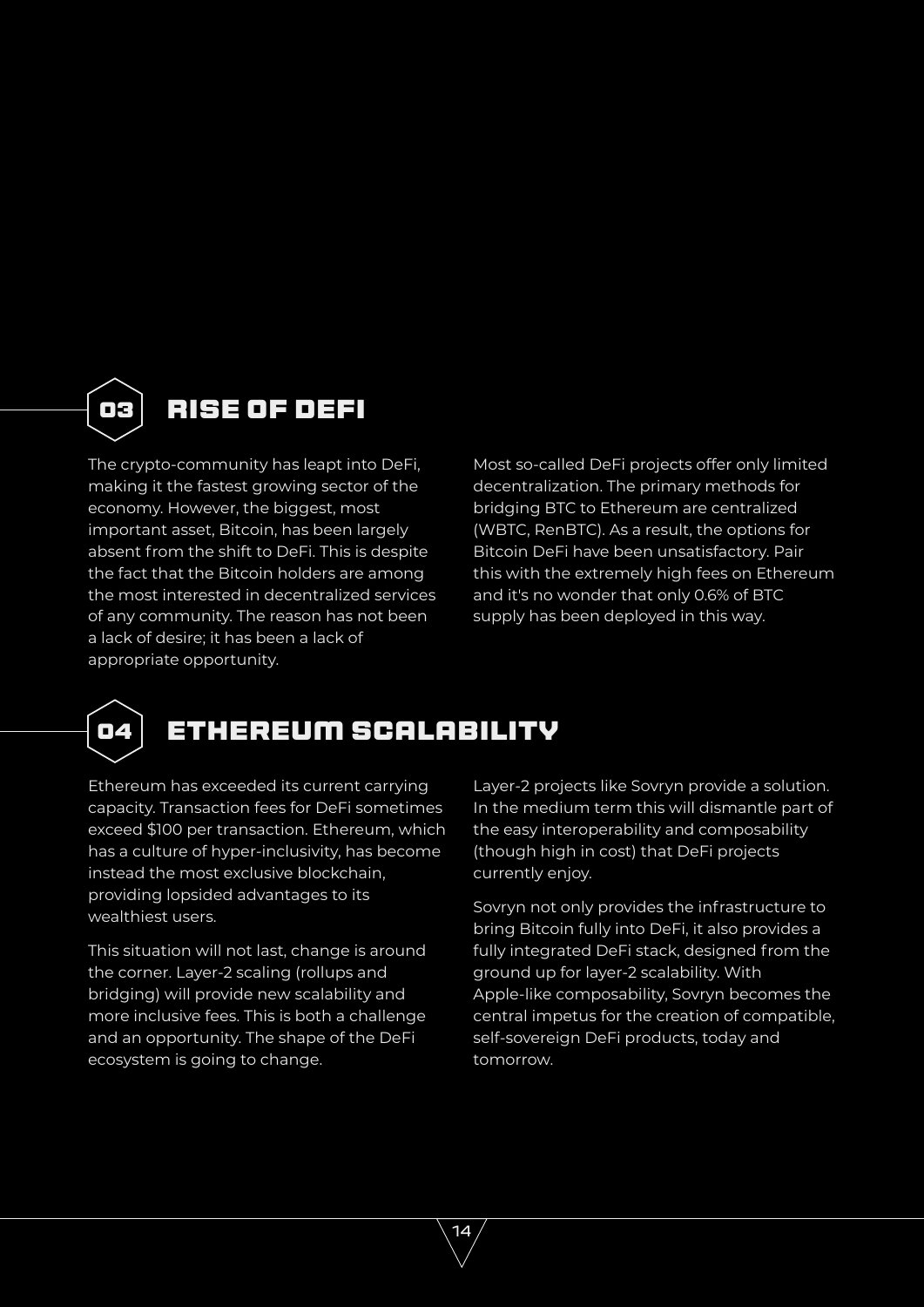# <span id="page-14-0"></span>**Next-Gen DeFi: Vertical Integration**

**The migration of projects to layer-2 is an important, positive development. It will help solve scalability issues. But in the short term, it will also introduce new problems and frictions.** 

| <b>BROKEN</b><br><b>COMPOSABILITY</b>   | DeFi platforms currently rely on the ability to<br>easily share users, liquidity and functionality.<br>This has provided powerful network effects for<br>Ethereum. However, this easy composability<br>and migration of users will become much<br>more difficult if DeFi products migrate to<br>different platforms.                                                                                                                                        |
|-----------------------------------------|-------------------------------------------------------------------------------------------------------------------------------------------------------------------------------------------------------------------------------------------------------------------------------------------------------------------------------------------------------------------------------------------------------------------------------------------------------------|
| MORE COMPLICATED<br>USER INTERFACE      | Users and developers alike rely on a large<br>number of shared user-facing interfaces. Wallets,<br>explorers and aggregators currently reduce the<br>effort DeFi developers must expend on providing<br>user onramps and data sources. Most of this<br>'last-mile' infrastructure is not well adapted to<br>a multi-layer world and will take time to adapt.                                                                                                |
| HIGHER FRICTION<br>ON/OFF-RAMPS         | With almost all users, tokens and products on<br>Ethereum layer-1, users only need to "onboard"<br>once to Ethereum and can then easily use the<br>entire DeFi ecosystem. This will no longer be the<br>case with multiple layer-2 platforms each<br>requiring their own on/off ramps.                                                                                                                                                                      |
| MORE COMPLICATED<br>SECURITY ASSURANCES | Layer-2 solutions have different security<br>assurances from layer-1. In some cases, user<br>onboarding can be made easier by reducing<br>security. Several existing layer-2 projects are<br>already making security sacrifices to make user<br>onboarding easier. For example, users are signing<br>messages instead of transactions, reducing their<br>visibility and control. In many cases, this reduction<br>in security is not communicated to users. |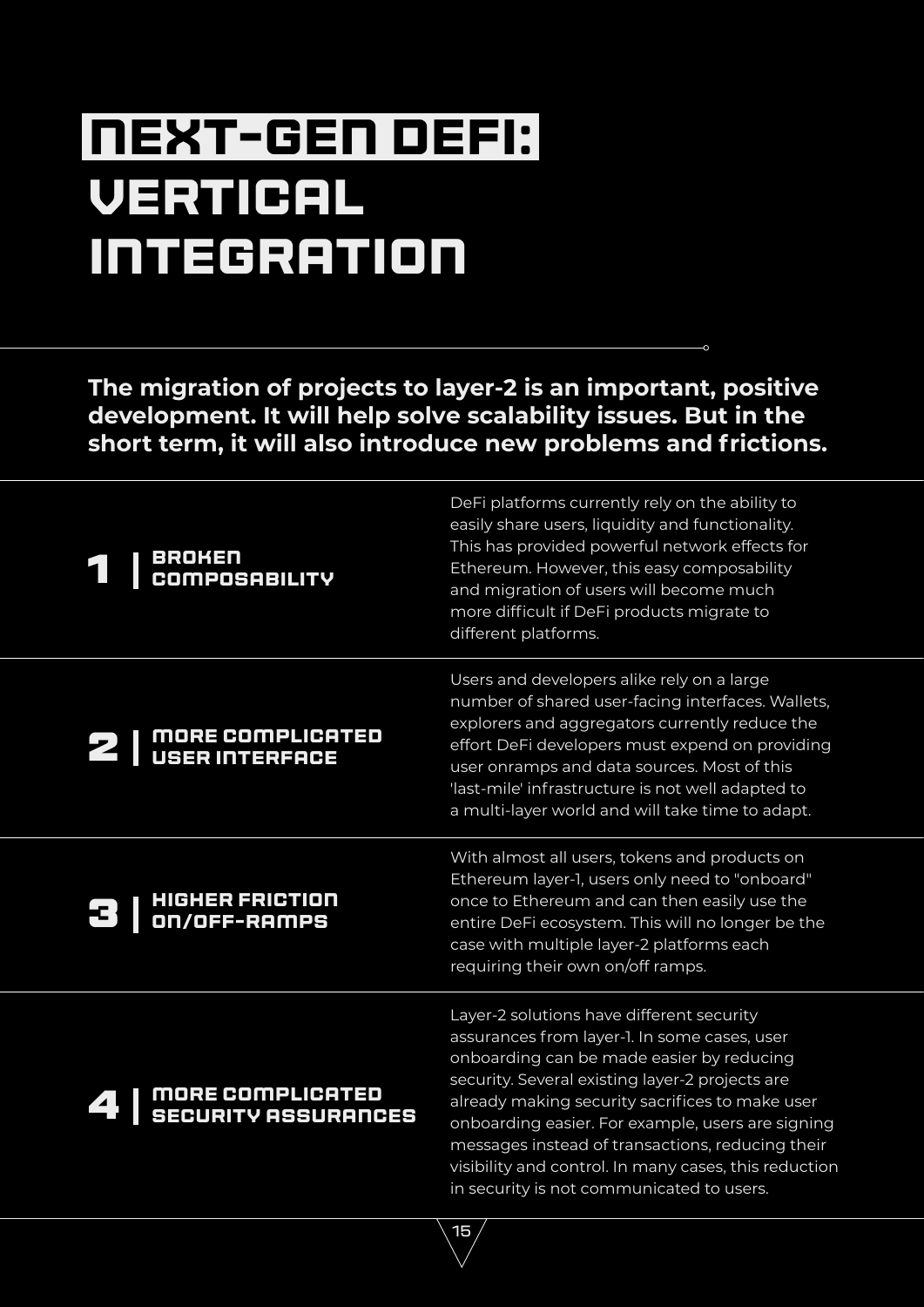The frictions are growing pains and can be solved. Solutions require a next-generation of DeFi platforms and a foundational ecosystem. There is an exciting window of opportunity for next-gen solutions to have a powerful advantage, during which they can accrue substantial traction.

#### Sovryn has been architected specifically for a layer-2 environment:

#### Vertical Integration:

The current DeFi ecosystem is designed around the principle of 'composability'. Dapps are highly reliant on the many dapps in the Ethereum ecosystem for their functionality and liquidity. Sovryn, by contrast, is vertically integrated. It offers all the key primitives (trading, lending, leverage, stablecoins, Bitcoin-onramp) in one tightly packaged protocol that 'just works'.

#### UX:

Sovryn's UX focus over the last few months has been on developing an easy onboarding process for users who can no longer rely on the default MetaMask settings. Due to our launching on Rootstock, we have tackled this problem and built a set of tools and best practices that other teams have not yet had to tackle. Sovryn also has had to contend with the need to provide users with an experience that cannot rely on 3rd party explorers.

#### Liquidity:

Sovryn is not reliant on Ether as a reserve currency for liquidity. Instead, it is designed to be Bitcoin-native, which will give primacy to Bitcoin-backed stablecoins. In this way, the Sovryn solution helps DeFi network effects to move away from chain primacy toward asset primacy, which will enable a faster, more secure, and simple to use financial system. In such a system, Bitcoin is the foundational asset and stablecoins contribute liquidity and functionality.

#### On-Ramps:

Sovryn is building the technologies and UX to make fast, easy on/off ramps available for assets from multiple different chains. Sovryn will act as a Bitcoin sidechain with user transactions secured by Bitcoin PoW. For Ethereum users, the transfer of assets will be secured by the Ethereum network, and Sovryn will act as the Bitcoin-shard of Ethereum.

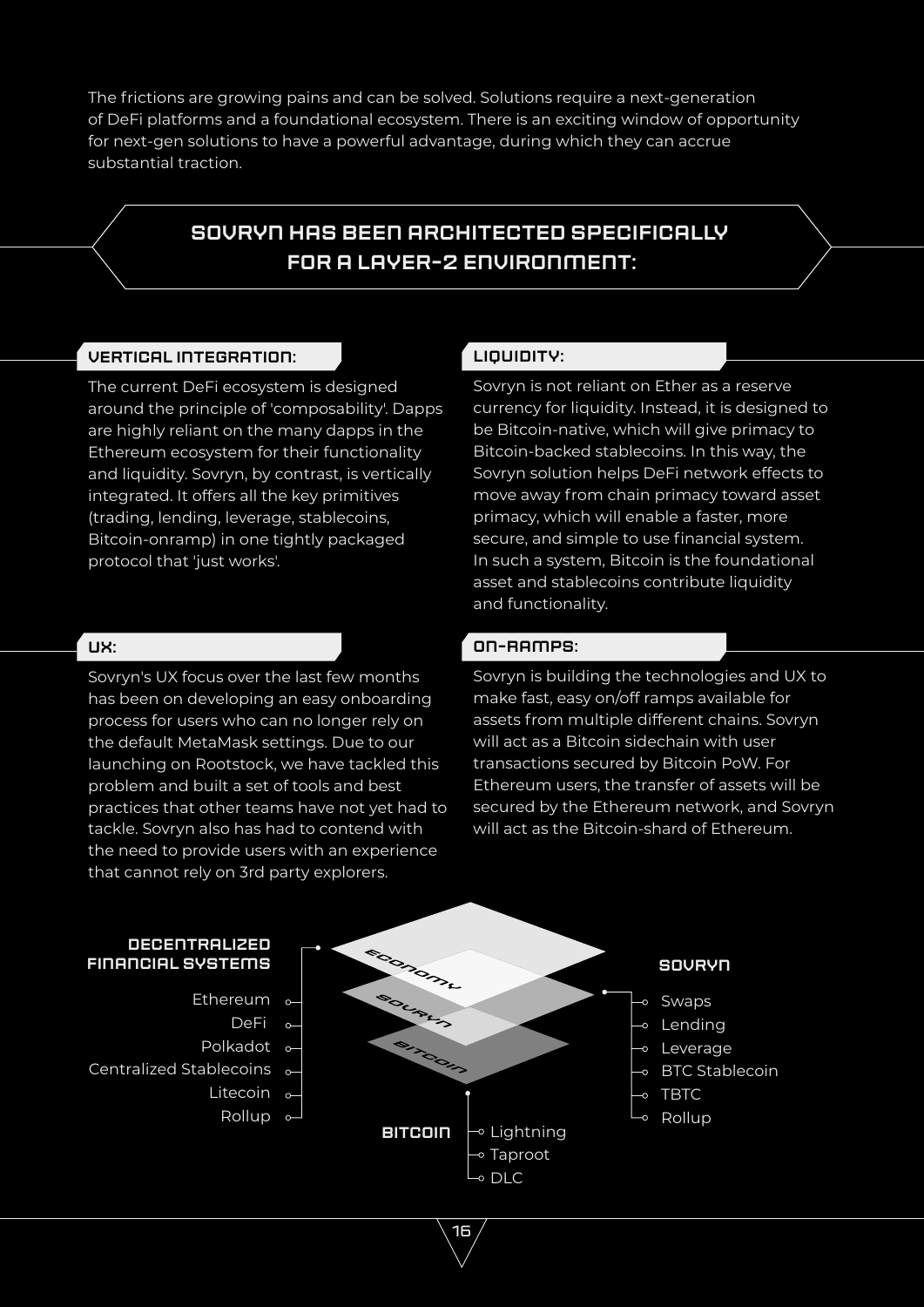## <span id="page-16-0"></span>**road-map**

### **CUB RELEASE**

#### complete

#### **Key Primitives Launched to Testnet**

In August 2020, the Cub release was launched on testnet. This release included the core financial primitives for a fully integrated DeFi stack:

- Swap trades and AMM
- Collateralized Lending and Borrowing
- Uncollateralized Lending (flash loans)
- Leverage (margin trading)

Sovryn Cub also included the first iteration of the FastBTC relay, allowing Bitcoin bridging within just 1 Bitcoin transaction. Additionally, the system was interoperable with Web3 wallets such as MetaMask.

### **BADGER RELEASE**

#### **Mainnet Alpha Launch**

With the Badger release, Sovryn went live on mainnet. Rootstock merge-mining was used to secure the system using Bitcoin PoW. Initially, the system was whitelisted to limit the use of the system to only a few early users.



### **Stoeffel RELEASE** complete

**o1**

**phase**

#### **Decentralized Governance**

The Stoeffel Release will see the launch of the Sovryn Bitocracy system for decentralized Governance. It will also introduce the SOV token. In addition to the Sovryn Bitocracy, decentralized adoption systems controlled by the Bitocracy are deployed. These include:

Decentralized Referrals and Profit Sharing

17

- Programmatic Trading Rebates
- **>** Liquidity Mining v1.0

These tools will allow Sovryn to be one of the few decentralized projects that can utilize the same adoption and marketing tools that centralized services enjoy.



**o2 phase**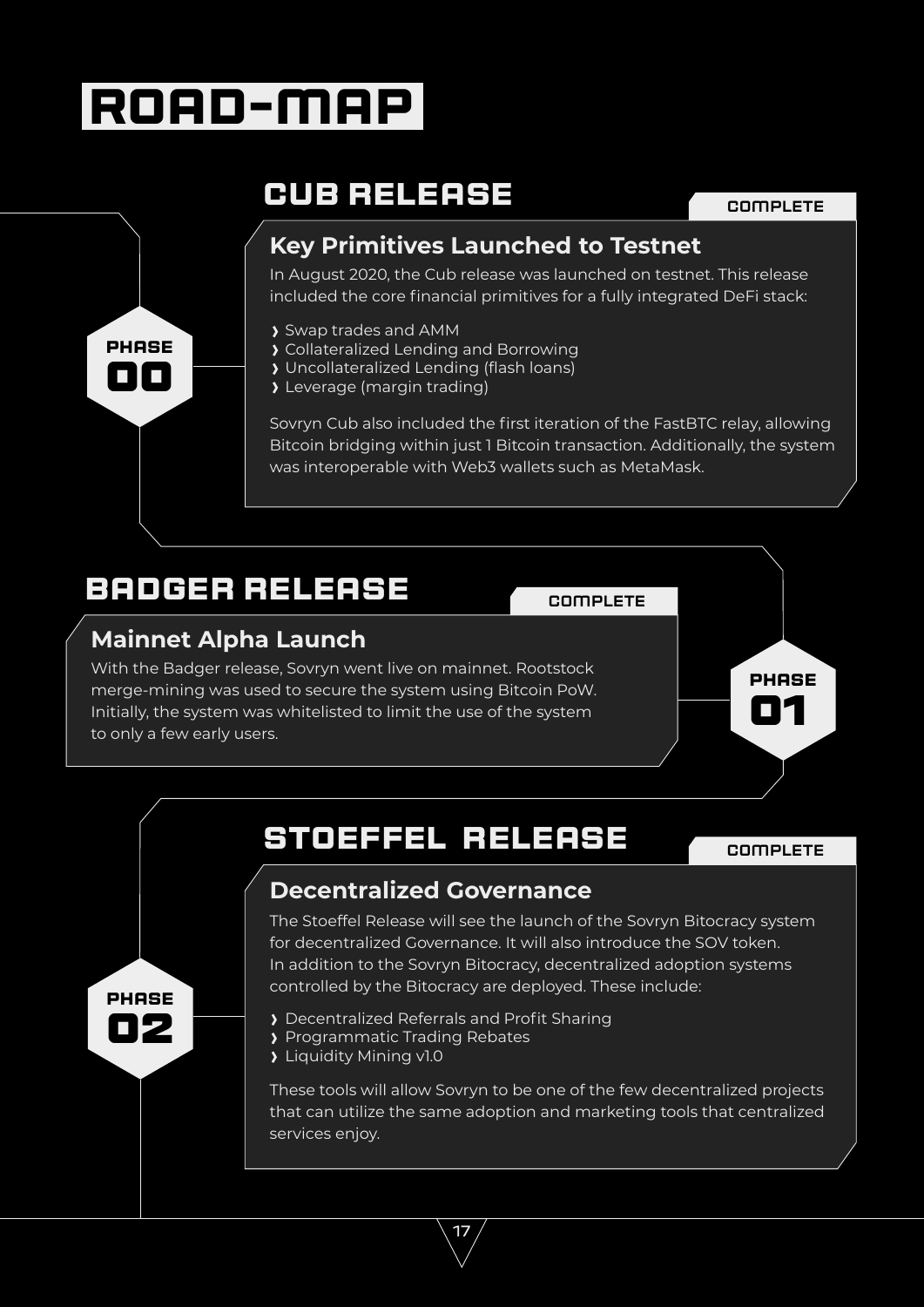### **peer RELEASE**

**o4**

**phase**

<span id="page-17-0"></span>

#### **Ethereum Mainnet**

This release will see the launch of the Ethereum Beacon and EthBridge v1.0. The Peer release will also launch programmatic sales, allowing the protocol to increase its treasury by permissionlessly selling SOV and other tokens. The system will be fully permissionless and limitations on liquidity and user activity will be removed.

### **Citadel RELEASE**

Q2 2021

#### **Rollup Migration**

Citadel will be a major release and provide the first glimpse of the full power of the Sovryn protocol. It will feature tighter integration with Ethereum, an improved Bitcoin peg, and scalability through rollup migration. With Citadel, the Sovryn protocol will not only be a tool for sovereignty, it will also become sovereign itself. It will boast its own interchain, capable of bridging to multiple blockchains, and leveraging their security assurances. It will also be more tightly integrated with Bitcoin PoW as its core source of security. Additional anticipated innovations are conditional payments, advanced order-types and futures.

### **Beyond Citadel**

The crypto world moves fast and the Sovryn protocol gives creators in the industry an extensible, financial operating system so they can adapt and advance as each new technology emerges. At the same time, it gives the world the opportunity to experience a truly permissionless economy, rich with DeFi offerings layered onto the Bitcoin Blockchain.

As Bitcoin hits milestone after milestone, from a trillion dollar market cap to a global reserve asset, Sovryn will expand the reach of fair, permissionless finance. Sovryn will become a platform for raising equity, for mortgage lending, for pensions. Sovryn will provide for the basic economic needs, not of a small set of crypto-traders, but for the entire human population. For decades, the average person has been financially disenfranchised. It didn't matter if they were in Atlanta or London,

Lagos or Shanghai. The "unbanked" and the "banked" have all been indentured to a corrupted monetary, financial and economic system. Time for us, the people, to take back control. We shall be Sovryn.

Sovryn sees a future where all on-chain transactions, bridges, gas fees, etc., are optimized to the point of infinite scalability. The Sovryn protocol will become the full-fledged financial OS that it was envisioned to be. As these technical breakthroughs are fully met, Sovryn's focus will pivot to the user experience - bridging users from their traditional world of finance seamlessly and effortlessly to the Sovryn financial layer. There, they will transact in a full suite of permissionless financial services from investments to ATMs, all designed specifically for complete financial sovereignty.

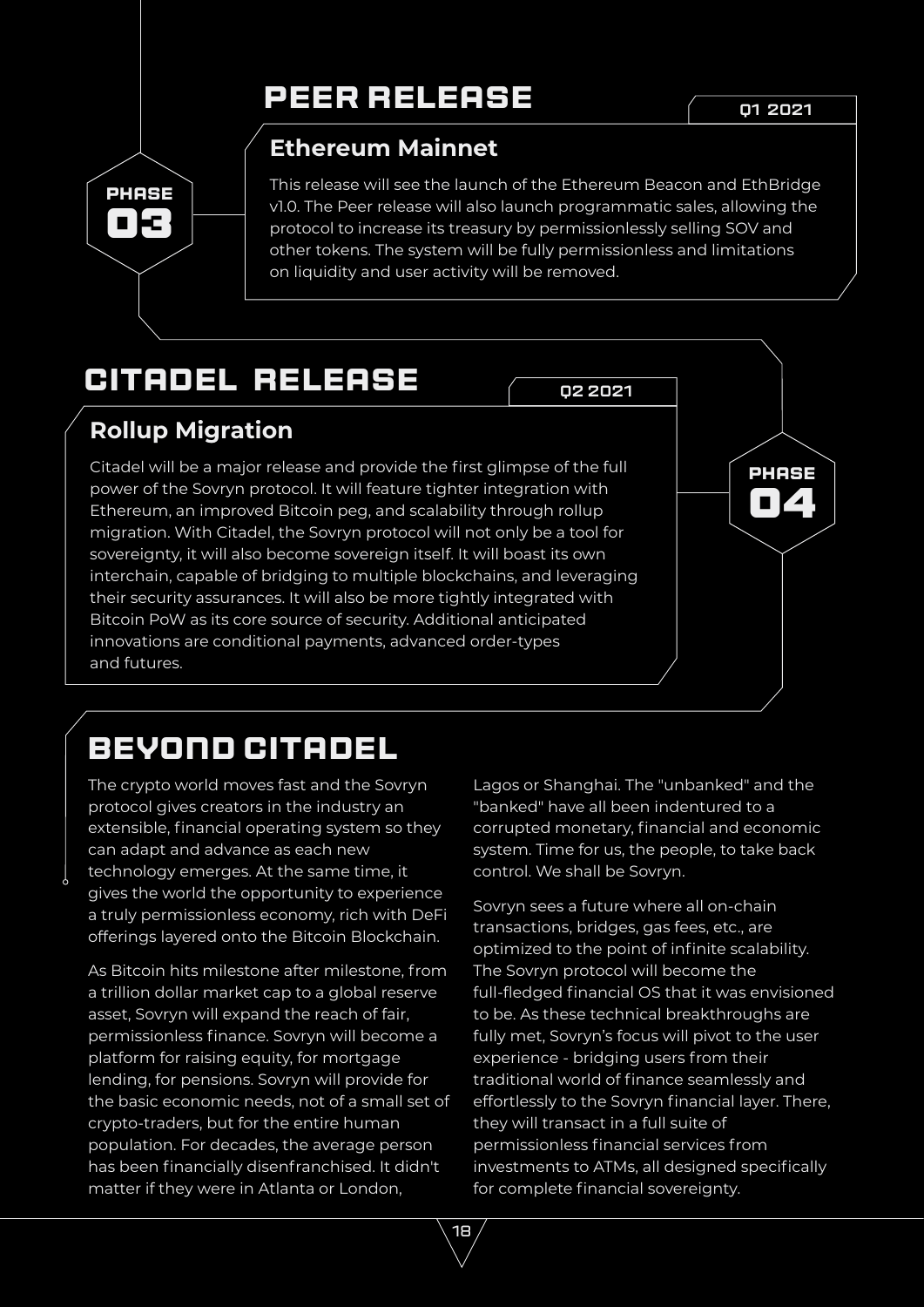# <span id="page-18-0"></span>**Bitocracy: Herding Sovryn Cats**

**Bitocracy**

/bit·ah·krəsi/ Noun

#### **a scalable system of coordination where the rules are encoded in software and enforced by the blockchain.**

Sovryn is a decentralized protocol. However, it is not like Bitcoin or Ethereum. Those are base level protocols, which hardly change. Sovryn is an operating system and application-stack built on top of Bitcoin's foundational layer. But unlike Bitcoin, Sovryn can easily evolve, adapt and scale. If Sovryn manages this successfully, it could become the OS of finance - far more scalable and open than any existing financial service. In size and scope, it could dwarf any of today's financial institutions.

Unlike centralized businesses, Sovryn doesn't have or require a corporation. There is no central authority to manage the evolution of the protocol. But unlike Linux (where everyone can run their own version or fork), Sovryn must provide everyone with the same set of rules and capabilities to ensure fairness and transparency in finance.

Additionally, Sovryn as a financial protocol must deal with the risk of loss of funds. For the system to succeed and have user confidence, there should be ways for users to recover from losses that might be caused by faults in the system. How can the evolution of such a system be guided with openness and transparency? This is a significant coordination problem. Luckily, we can take advantage of the most advanced and transparent coordination technology ever developed: the blockchain.

The efforts of all the people, resources, and technologies needed for maintenance, growth and management of risks in the system are coordinated through the blockchain. This is what we refer to as a Bitocracy. Instead of its rules being enforced by the court system, its rules are enforced by the Blockchain.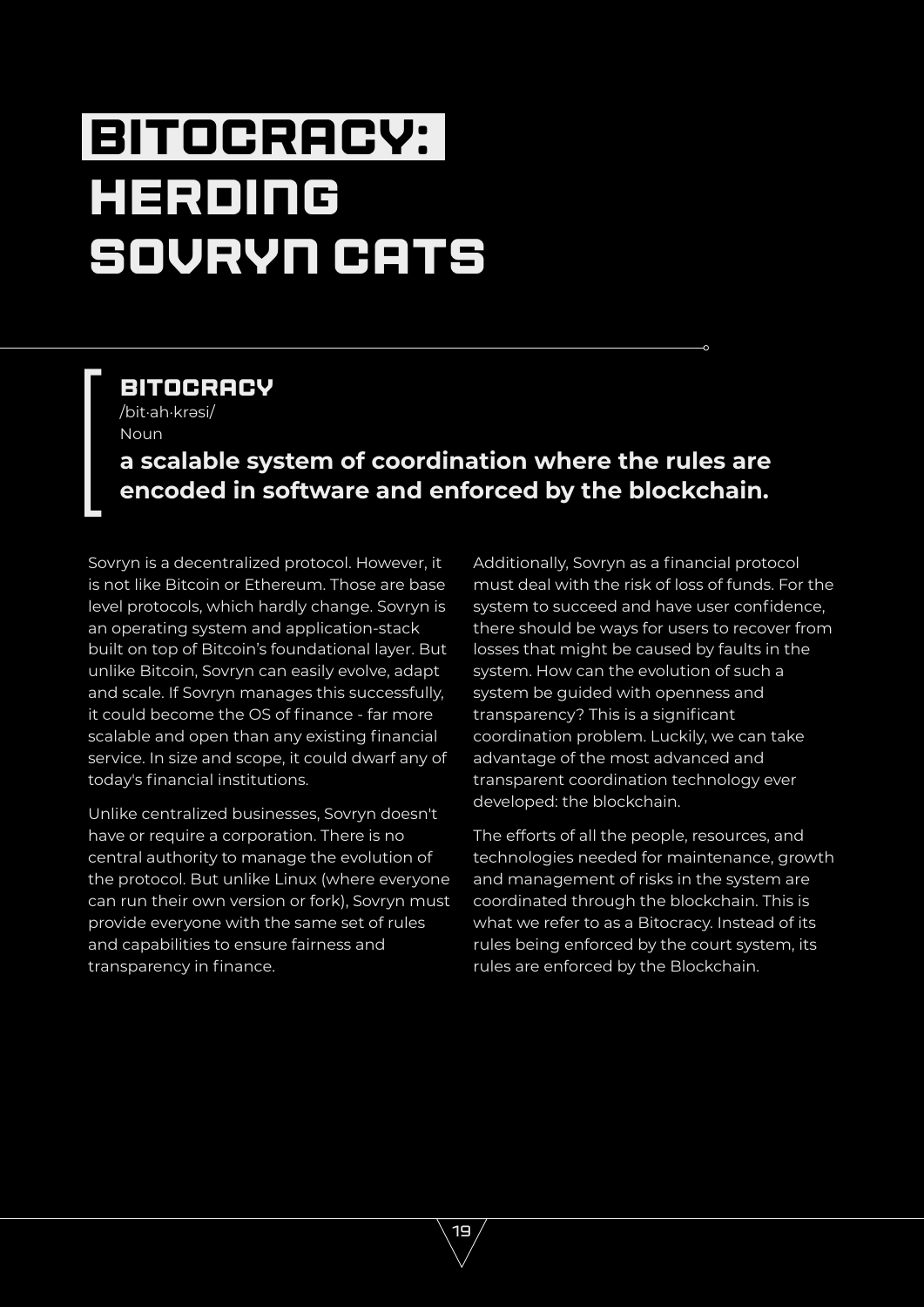### **Sovryn Bitocracy is based on eight key principles:**



20

The base Bitocracy system allows participants to vote on changes to the system, new development, and use of the treasury by staking the Sovryn coordination token: SOV. Anyone can acquire SOV to participate. Participation is incentivized by channeling system fee revenue to stakers. In return, stakers must lock up their SOV, accepting

both a loss of liquidity and the potential for loss of funds. The longer they stake, the greater the weight of their vote and the larger their share of the fees. This emphasis on long lock-up periods (up to three years) encourages long term thinking. The longer your financial fate is tied to Sovryn, the more Sovryn values your vote.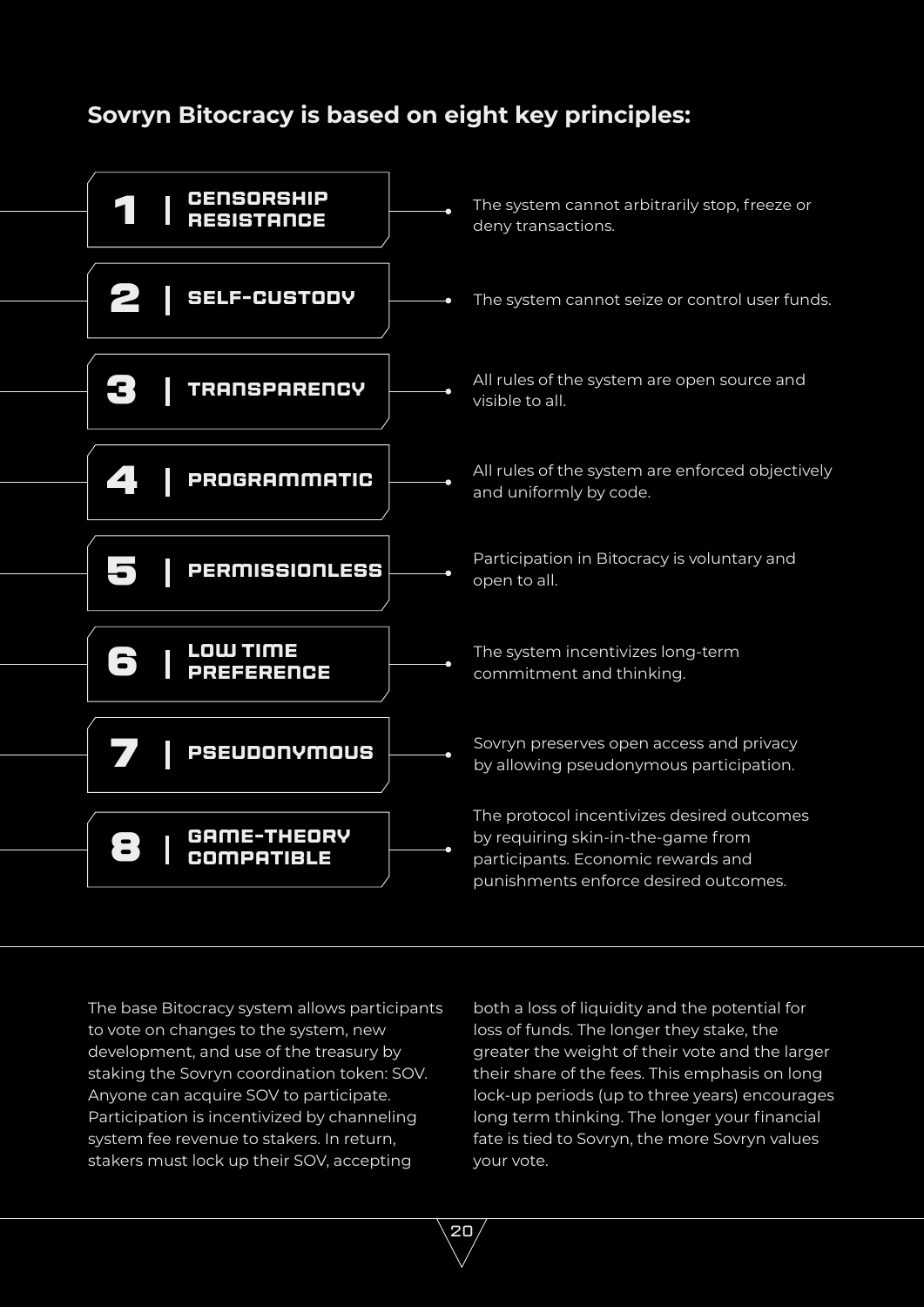### <span id="page-20-0"></span>**SOV Token: Uses and Economics**

**SOV is used to tokenize the rights, rewards, and risks associated with participating in Sovryn Bitocracy. To understand what SOV is, how it is used and why it is important, one must first understand what SOV is not.**

21

#### SOV is Not an Altcoin

SOV is not an altcoin, indeed it is not a coin at all. Over the past 10 years, people have admired Bitcoin for the value it created, seemingly out of nothing. Many have tried to emulate this digital alchemy by creating their own 'altcoins' or 'cryptocurrencies'. They, too, wanted to create value from nothing and sell tokens to others. The result has been the creation of literally thousands of pseudo-coins that might be actively traded but are almost

all unnecessary. The Sovryn community does not believe we need thousands of coins or currencies or reserve assets.

SOV is not a currency. SOV is not designed to be a digital reserve asset or to compete with Bitcoin. It is not required for transaction fees. SOV is not required to use the Sovryn protocol. A user could use Sovryn their entire life without ever having to know about SOV.

#### SOV is a Stake in Sovryn's Future

SOV is a tokenized representation of a true stake in Sovryn's future. The token is used to represent voting power and to wrap the rewards and risks of Sovryn's future into a digital representation. SOV is a new type of financial asset, used to coordinate the

resources of a decentralized, open source community. The active participants of Sovryn Bitocracy have their success tied to each other and to the success of Sovryn, incentivizing them to voluntarily cooperate for the long-term good of the system.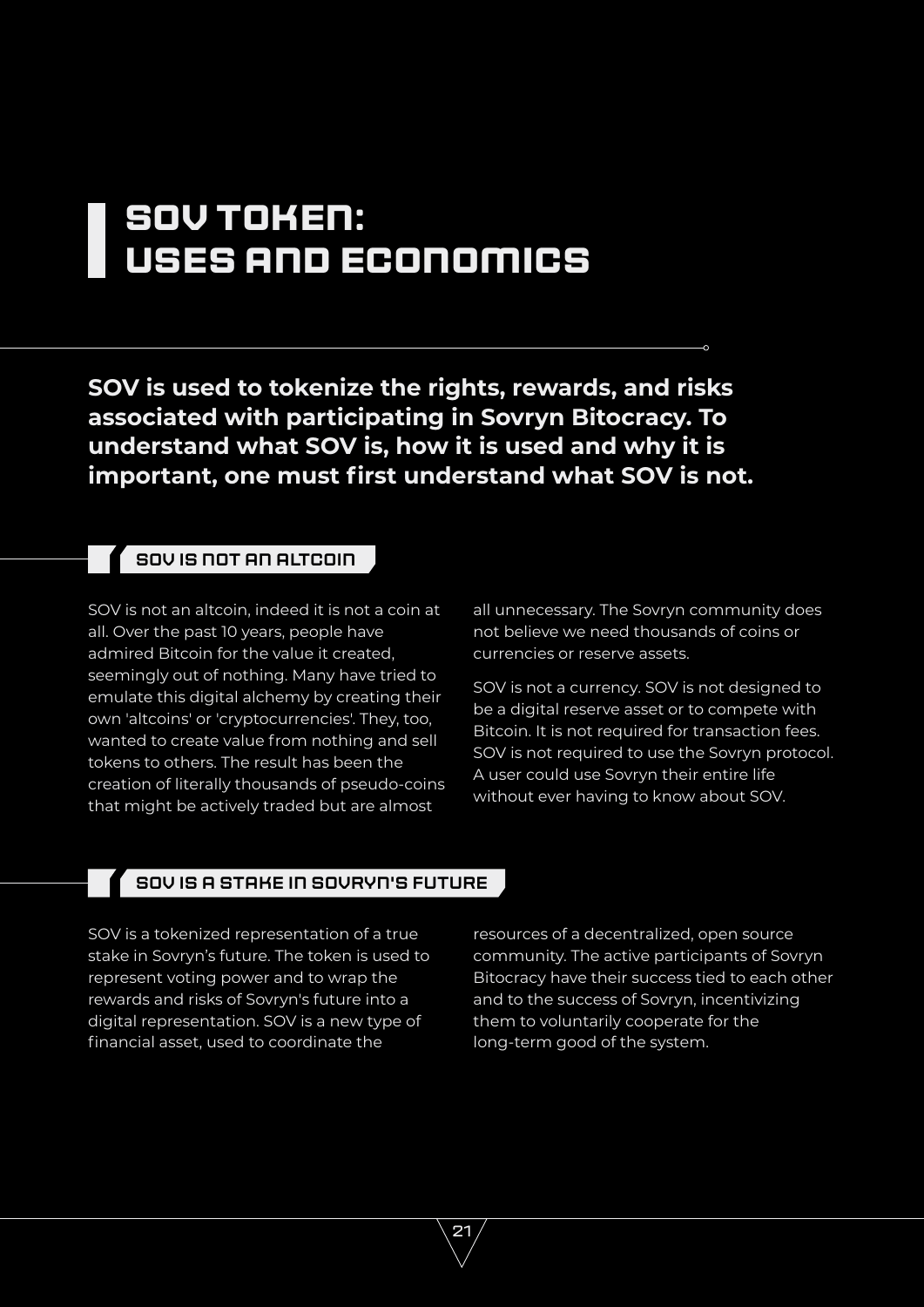#### <span id="page-21-0"></span>SOV Balances Risks and Rewards

SOV can be used by the Sovryn protocol wherever there is a need to balance risks and rewards. Changes to the protocol introduce risks, but if they are successful, can grow the use of the protocol and the fee revenue it generates.

Trustless bridges must hold substantial funds. To ensure these funds are not lost, participants must risk real losses.

SOV can be staked to cover user losses and thus insure they do not occur. Active involvement in development and Bitocracy requires participants to invest in a deep understanding of the system and its ecosystem. This investment takes real effort and resources. In all these cases, the protocol incentivises participants to bear the costs and risks, in return for a share of the present and future fees earned by the protocol.

#### SOV is Self-Balancing

Holding SOV provides anyone with the right, but not the obligation, to stake their tokens and participate in Bitocracy. The system is self-balancing. The more value the protocol generates, the more value accrues to those who stake SOV. As the system generates more value, demand for SOV grows so that it can be staked in order to capture that value.

What happens if the system begins to generate too few fees? Again, the system is self-balancing. Users will unstake so as to not be exposed to the risks of Bitocracy and in order to regain the liquidity of their SOV. This process will continue until the system has once again reached equilibrium.

22

This does not mean SOV is a stablecoin. The price of SOV is determined by the market's assessment of the demand for SOV, today and in the future. The price can go up or down based on changing circumstances in the market or the protocol. SOV token only has value if Sovryn protocol provides value and captures part of that value via fees. All else being equal, if Sovryn is successful, the price of SOV may rise, reflecting that success. However, there is no mechanism to guarantee any price for SOV.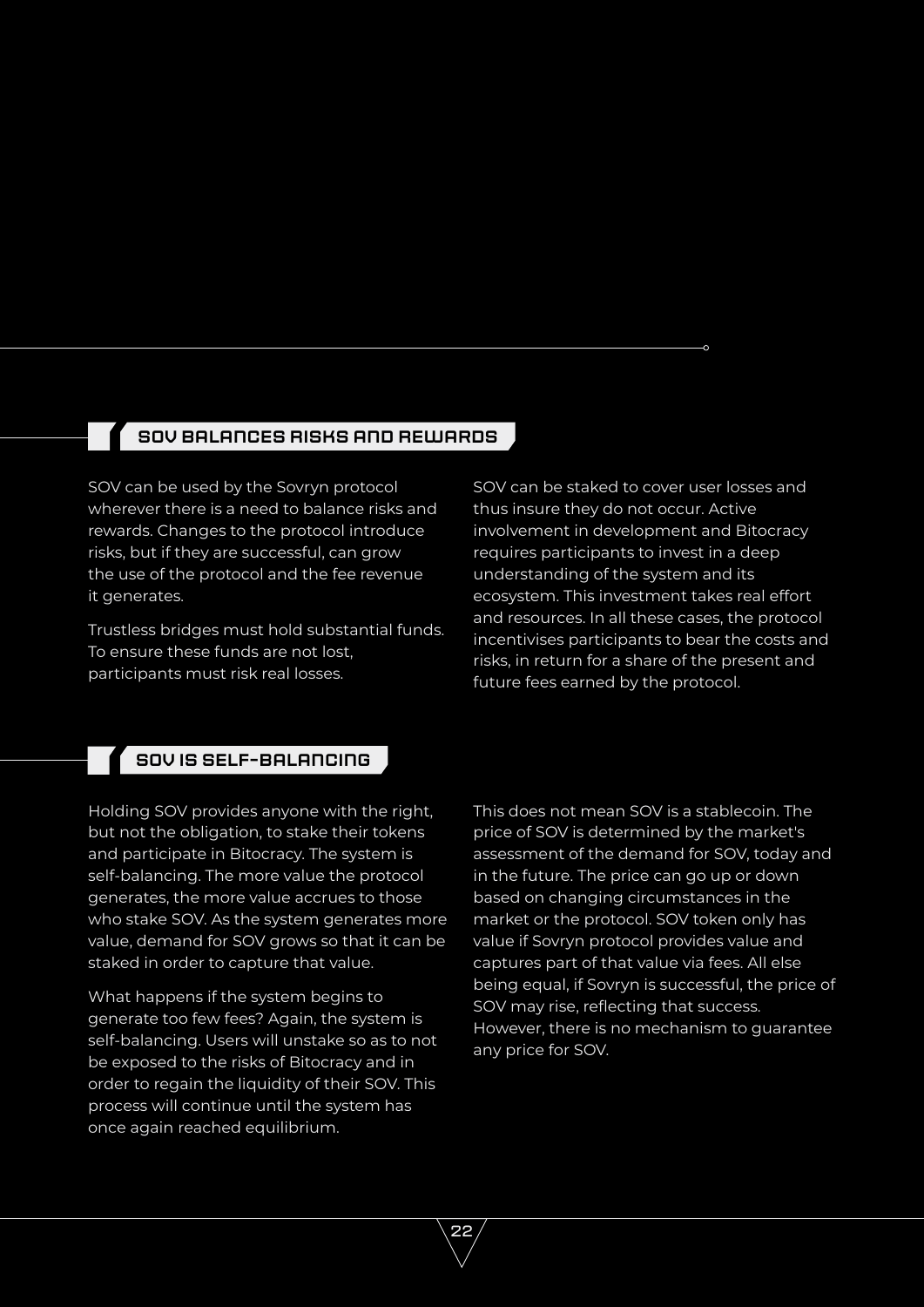### <span id="page-22-0"></span>**Initial Allocation**

l.

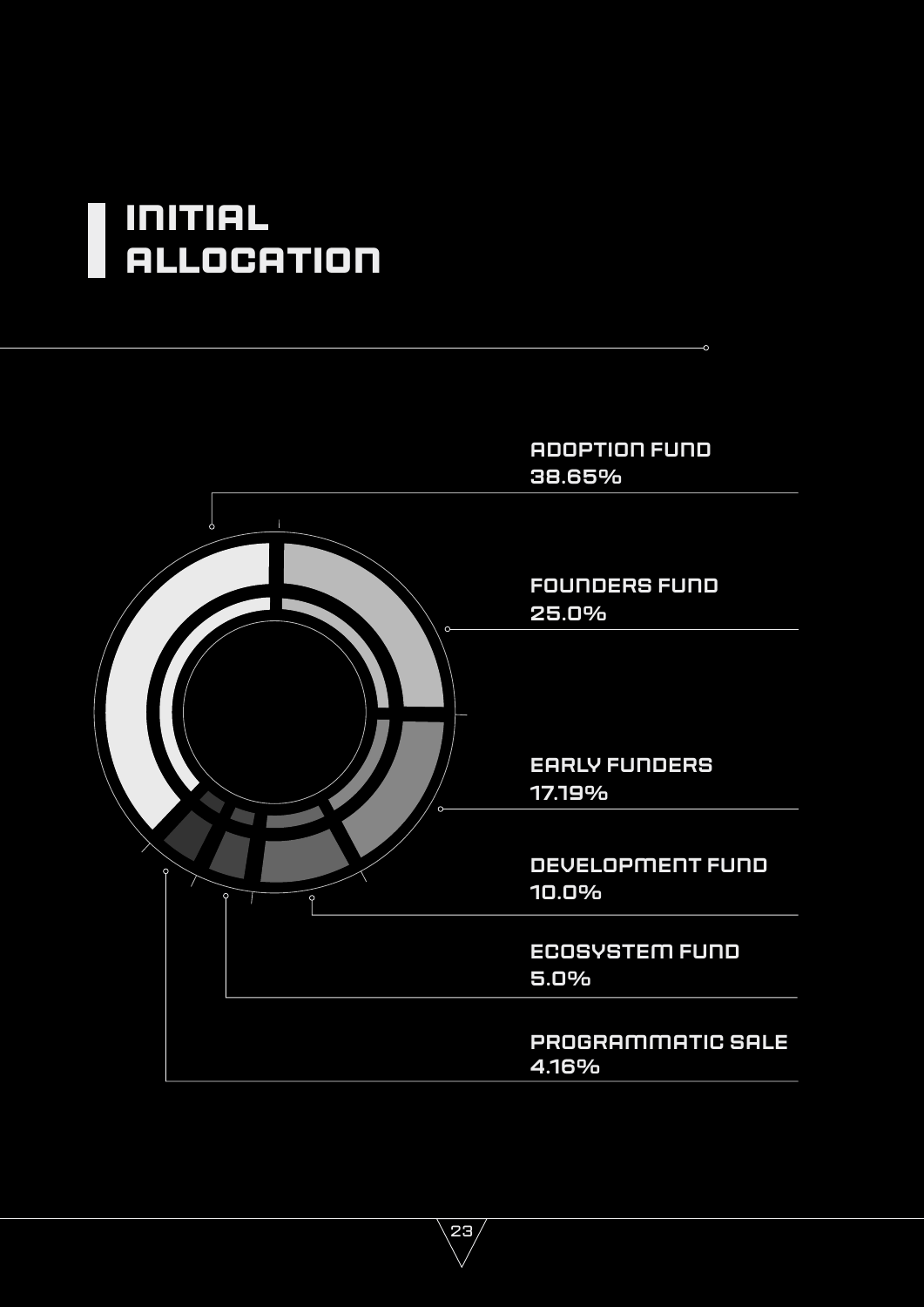#### **Adoption Fund**

#### 38,646,017.57 SOV **38.65% 25.0%**

The heart of Sovryn is in the users who employ the product for the utilization of their funds. SOV will be distributed to users and contributors of the system via rebates, referral fees, and liquidity mining. Tokens distributed via liquidity mining will be the incentivization vehicle for bringing new users and funds to Sovryn across multiple DeFi ecosystems. With the release of new products, the adoption can be used to reward the first users and testers to ensure their optimization and success.

#### **Early Funders** 10-24 month vesting

17,194,728.62 SOV **17.19% 10.0%**

The early funders of Sovryn believe in the future success of Sovryn as a revenuegenerating business as well as the effectiveness of Sovryn's Bitocracy in supporting the decentralized business model. These early funders have acquired a long-term stake in SOV with a view to participation in the Bitcoracy.

#### **Ecosystem Fund**

#### 5,000,000 SOV **5.0% 4.16%**

These tokens have been dedicated towards ecosystem initiatives, including ecosystemoriented bounty programs to engage the community, or for executing partnerships with other DeFi on Bitcoin organizations. With new product releases comes the need for incentivizing the onboarding new users to Sovryn.

#### **Founders Fund**

3-year vesting with 6-month cliff

#### 25,000,000 SOV

The founding builders of Sovryn are a diverse group from across the world. They are united by a belief in a world where financial sovereignty is a programmable human right. The most successful innovative enterprises are built by founding teams that are committed to the long-term. The team of contributors is heavily invested in the success of Sovryn and the token vesting periods reflect this long-term vision.

#### **Development Fund**

#### 10,000,000 SOV

The development pool will serve as a treasury for development-related grants and bounties, for the construction of new features, and for rewarding new contributing builders. This will support on-going security and maintenance as well as R&D.

#### **Programmatic Sale**

24

#### 4,159,253.81 SOV

To further distribute SOV tokens and enfranchise interested users, a programmatic sale will be held by the protocol. This will provide opportunity for users to procure SOV tokens and participate as Sovryn voters and stakeholders.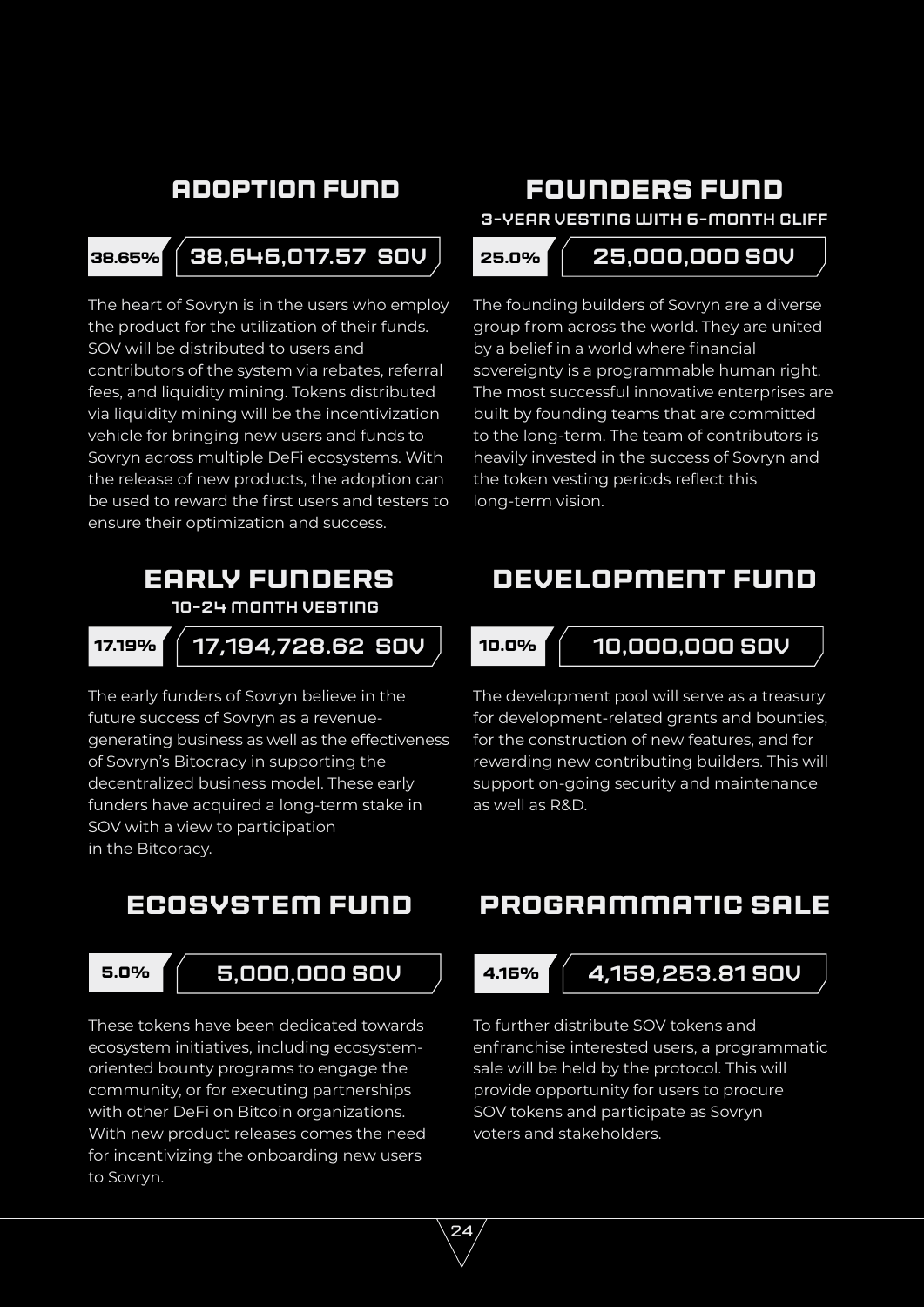#### **SOVRYN IMPROVEMENT PROPOSALS**

A Sovryn Improvement Proposal is a submitted amendment to the Sovryn protocol, or a request for funds transferred from the Sovryn treasury to a specific address.

SOV token holders can make executable proposals if they possess enough voting power, vote on proposals during a predefined voting period, and in the end evaluate the outcome. If successful, the proposal will be

scheduled on the timelock contract. Only after sufficient time has passed can it be executed. A minimum voting power of 1% of SOV (1,000,000) is required for making a proposal as well as a minimum quorum.

In addition, SOV token holders can aggregate their governing power to a specific stakeholder (without transferring their SOV tokens) through delegation.

#### **Minimum SOV Required for a Proposal**

#### **1,000,000 SOV, or 1% of the supply**